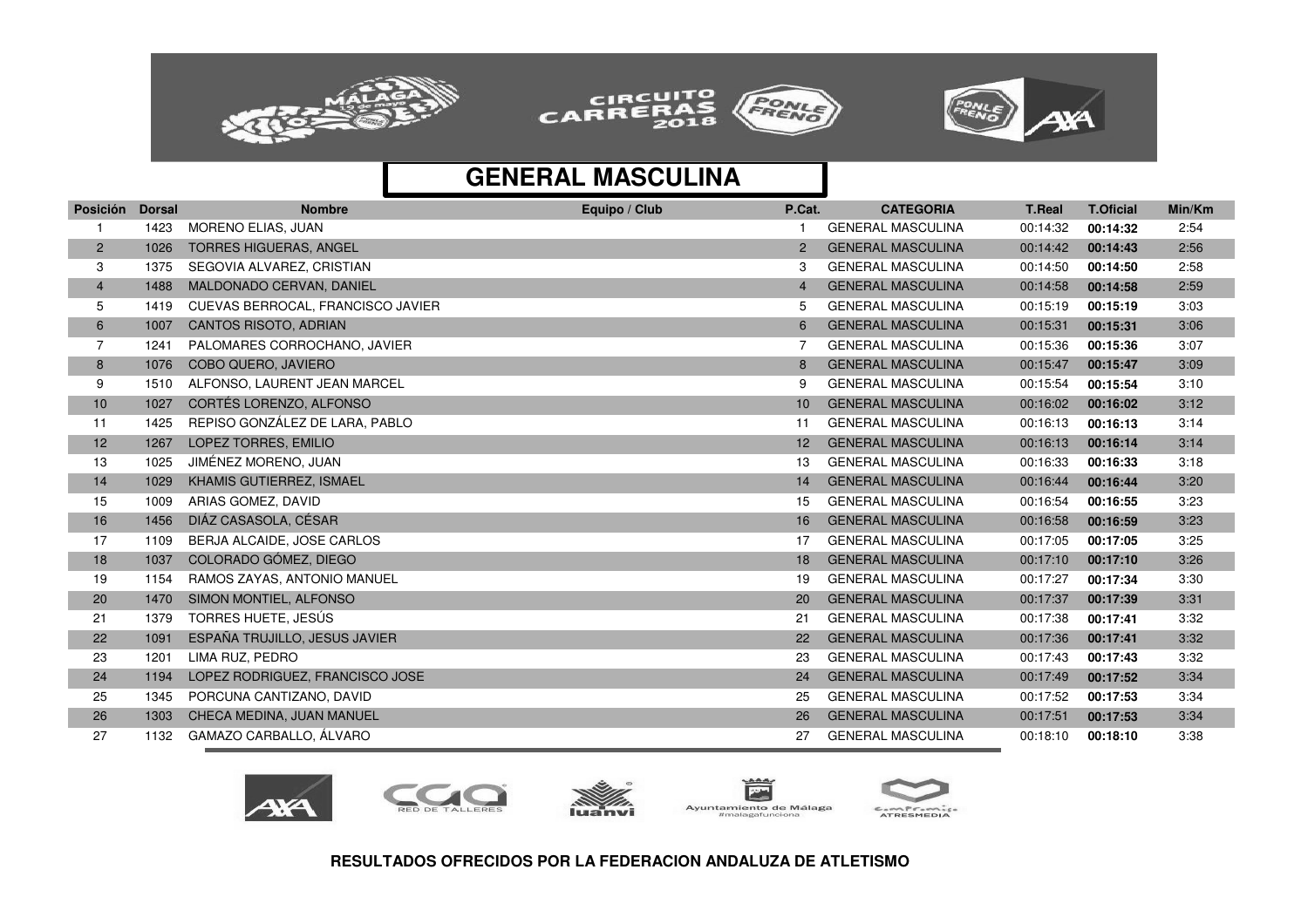





| <b>GENERAL MASCULINA</b><br>CIFUENTES MONJE, MANUEL<br>3:38<br>28<br>1311<br>28<br>00:18:14<br>00:18:14<br>SÁNCHEZ AYOSO, DANIEL<br><b>GENERAL MASCULINA</b><br>29<br>1339<br>29<br>00:18:21<br>00:18:22<br>3:40<br>HIDALGO LÓPEZ, FRANCISCO<br><b>GENERAL MASCULINA</b><br>3:41<br>30<br>1335<br>00:18:27<br>30<br>00:18:28<br>SÁNCHEZ SITJÀ, RIGER<br><b>GENERAL MASCULINA</b><br>31<br>1296<br>00:18:32<br>3:43<br>31<br>00:18:35<br>FERNÁNDEZ LÓPEZ. JUANCARLOS<br><b>GENERAL MASCULINA</b><br>32<br>1301<br>3:44<br>00:18:41<br>00:18:41<br>32<br>ZURITA VALLE, MANUEL<br><b>GENERAL MASCULINA</b><br>33<br>1351<br>00:18:40<br>3:44<br>33<br>00:18:43<br>RIVERO NAVAS, ANTONIO FRANCISCO<br><b>GENERAL MASCULINA</b><br>34<br>1210<br>00:19:02<br>3:48<br>34<br>00:19:02<br>ROMERO DÍAZ, MARCOS<br><b>GENERAL MASCULINA</b><br>35<br>00:19:22<br>3:52<br>1090<br>35<br>00:19:24<br>36<br>SILVA FERNANDEZ, ALBERTO<br><b>GENERAL MASCULINA</b><br>3:53<br>1302<br>36<br>00:19:22<br>00:19:25<br>37<br>VALERO CABALEIRO, ADRIAN<br><b>GENERAL MASCULINA</b><br>3:55<br>1211<br>37<br>00:19:36<br>00:19:37<br>38<br>SANCHEZ VALIENTE, DANIEL<br><b>GENERAL MASCULINA</b><br>3:57<br>1416<br>38<br>00:19:37<br>00:19:45<br><b>MARTIN CAPOTE, PEDRO</b><br><b>GENERAL MASCULINA</b><br>39<br>1315<br>4:02<br>39<br>00:20:09<br>00:20:14<br>40<br>1384<br>CATALINA MARTOS, MIGUEL<br><b>GENERAL MASCULINA</b><br>00:20:31<br>4:08<br>00:20:40<br>40<br>41<br>ESCAÑO MONTAÑEZ, JOSE ANTONIO<br><b>GENERAL MASCULINA</b><br>1396<br>00:20:29<br>4:10<br>41<br>00:20:50<br>42<br><b>BARRIENTOS, MELCHOR</b><br><b>GENERAL MASCULINA</b><br>00:21:24<br>1336<br>42<br>4:16<br>00:21:24<br>SALGADO, JOSÉ MARÍA<br><b>GENERAL MASCULINA</b><br>43<br>1003<br>00:21:34<br>4:18<br>43<br>00:21:34<br>MUÑOZ GALLEGO, JOSE ALBERTO<br><b>GENERAL MASCULINA</b><br>44<br>1324<br>00:21:19<br>4:20<br>44<br>00:21:44<br>FERNÁNDEZ CEREZO, FRANCISCO JAVIER<br><b>GENERAL MASCULINA</b><br>45<br>1173<br>00:21:52<br>00:22:05<br>4:25<br>45<br>HURTADO GALÀN, DAVID JORGE<br>46<br><b>GENERAL MASCULINA</b><br>1227<br>00:22:06<br>4:25<br>46<br>00:22:06<br>47<br>PEÑA CABALLERO, PABLO<br><b>GENERAL MASCULINA</b><br>1332<br>00:21:49<br>00:22:08<br>4:25<br>47<br><b>GARCIA GARCIA, ANDRES</b><br>48<br><b>GENERAL MASCULINA</b><br>00:21:51<br>1506<br>48<br>4:26<br>00:22:13<br>RUIZ MORENO, FERNANDO<br><b>GENERAL MASCULINA</b><br>49<br>1206<br>00:21:53<br>00:22:16<br>4:27<br>49<br>50<br>HIJANO MOYA, RAFAEL JESUS<br><b>GENERAL MASCULINA</b><br>00:22:11<br>4:30<br>1362<br>50<br>00:22:33<br>51<br>VAZQUEZ MARTIN, JUAN PEDRO<br><b>GENERAL MASCULINA</b><br>00:22:24<br>00:22:49<br>4:33<br>1309<br>51<br>RUIZ MORENO, ALVARO<br>52<br>382<br>00:22:26<br>4:33<br>00:22:49<br>CAPARRÓS FLORES, ANTONIO<br><b>GENERAL MASCULINA</b><br>53<br>1053<br>00:23:10<br>00:23:10<br>4:38<br>52<br>54<br>RUEDA DEL RIO, MIGUEL SALVADOR<br><b>GENERAL MASCULINA</b><br>1285<br>00:23:11<br>4:38<br>53<br>00:23:11 | Posición | <b>Dorsal</b> | <b>Nombre</b> | Equipo / Club | P.Cat. | <b>CATEGORIA</b> | <b>T.Real</b> | <b>T.Oficial</b> | Min/Km |
|-------------------------------------------------------------------------------------------------------------------------------------------------------------------------------------------------------------------------------------------------------------------------------------------------------------------------------------------------------------------------------------------------------------------------------------------------------------------------------------------------------------------------------------------------------------------------------------------------------------------------------------------------------------------------------------------------------------------------------------------------------------------------------------------------------------------------------------------------------------------------------------------------------------------------------------------------------------------------------------------------------------------------------------------------------------------------------------------------------------------------------------------------------------------------------------------------------------------------------------------------------------------------------------------------------------------------------------------------------------------------------------------------------------------------------------------------------------------------------------------------------------------------------------------------------------------------------------------------------------------------------------------------------------------------------------------------------------------------------------------------------------------------------------------------------------------------------------------------------------------------------------------------------------------------------------------------------------------------------------------------------------------------------------------------------------------------------------------------------------------------------------------------------------------------------------------------------------------------------------------------------------------------------------------------------------------------------------------------------------------------------------------------------------------------------------------------------------------------------------------------------------------------------------------------------------------------------------------------------------------------------------------------------------------------------------------------------------------------------------------------------------------------------------------------------------------------------------------------------------------------------------------------------------------------------------------------------------------------------------------------------------|----------|---------------|---------------|---------------|--------|------------------|---------------|------------------|--------|
|                                                                                                                                                                                                                                                                                                                                                                                                                                                                                                                                                                                                                                                                                                                                                                                                                                                                                                                                                                                                                                                                                                                                                                                                                                                                                                                                                                                                                                                                                                                                                                                                                                                                                                                                                                                                                                                                                                                                                                                                                                                                                                                                                                                                                                                                                                                                                                                                                                                                                                                                                                                                                                                                                                                                                                                                                                                                                                                                                                                                             |          |               |               |               |        |                  |               |                  |        |
|                                                                                                                                                                                                                                                                                                                                                                                                                                                                                                                                                                                                                                                                                                                                                                                                                                                                                                                                                                                                                                                                                                                                                                                                                                                                                                                                                                                                                                                                                                                                                                                                                                                                                                                                                                                                                                                                                                                                                                                                                                                                                                                                                                                                                                                                                                                                                                                                                                                                                                                                                                                                                                                                                                                                                                                                                                                                                                                                                                                                             |          |               |               |               |        |                  |               |                  |        |
|                                                                                                                                                                                                                                                                                                                                                                                                                                                                                                                                                                                                                                                                                                                                                                                                                                                                                                                                                                                                                                                                                                                                                                                                                                                                                                                                                                                                                                                                                                                                                                                                                                                                                                                                                                                                                                                                                                                                                                                                                                                                                                                                                                                                                                                                                                                                                                                                                                                                                                                                                                                                                                                                                                                                                                                                                                                                                                                                                                                                             |          |               |               |               |        |                  |               |                  |        |
|                                                                                                                                                                                                                                                                                                                                                                                                                                                                                                                                                                                                                                                                                                                                                                                                                                                                                                                                                                                                                                                                                                                                                                                                                                                                                                                                                                                                                                                                                                                                                                                                                                                                                                                                                                                                                                                                                                                                                                                                                                                                                                                                                                                                                                                                                                                                                                                                                                                                                                                                                                                                                                                                                                                                                                                                                                                                                                                                                                                                             |          |               |               |               |        |                  |               |                  |        |
|                                                                                                                                                                                                                                                                                                                                                                                                                                                                                                                                                                                                                                                                                                                                                                                                                                                                                                                                                                                                                                                                                                                                                                                                                                                                                                                                                                                                                                                                                                                                                                                                                                                                                                                                                                                                                                                                                                                                                                                                                                                                                                                                                                                                                                                                                                                                                                                                                                                                                                                                                                                                                                                                                                                                                                                                                                                                                                                                                                                                             |          |               |               |               |        |                  |               |                  |        |
|                                                                                                                                                                                                                                                                                                                                                                                                                                                                                                                                                                                                                                                                                                                                                                                                                                                                                                                                                                                                                                                                                                                                                                                                                                                                                                                                                                                                                                                                                                                                                                                                                                                                                                                                                                                                                                                                                                                                                                                                                                                                                                                                                                                                                                                                                                                                                                                                                                                                                                                                                                                                                                                                                                                                                                                                                                                                                                                                                                                                             |          |               |               |               |        |                  |               |                  |        |
|                                                                                                                                                                                                                                                                                                                                                                                                                                                                                                                                                                                                                                                                                                                                                                                                                                                                                                                                                                                                                                                                                                                                                                                                                                                                                                                                                                                                                                                                                                                                                                                                                                                                                                                                                                                                                                                                                                                                                                                                                                                                                                                                                                                                                                                                                                                                                                                                                                                                                                                                                                                                                                                                                                                                                                                                                                                                                                                                                                                                             |          |               |               |               |        |                  |               |                  |        |
|                                                                                                                                                                                                                                                                                                                                                                                                                                                                                                                                                                                                                                                                                                                                                                                                                                                                                                                                                                                                                                                                                                                                                                                                                                                                                                                                                                                                                                                                                                                                                                                                                                                                                                                                                                                                                                                                                                                                                                                                                                                                                                                                                                                                                                                                                                                                                                                                                                                                                                                                                                                                                                                                                                                                                                                                                                                                                                                                                                                                             |          |               |               |               |        |                  |               |                  |        |
|                                                                                                                                                                                                                                                                                                                                                                                                                                                                                                                                                                                                                                                                                                                                                                                                                                                                                                                                                                                                                                                                                                                                                                                                                                                                                                                                                                                                                                                                                                                                                                                                                                                                                                                                                                                                                                                                                                                                                                                                                                                                                                                                                                                                                                                                                                                                                                                                                                                                                                                                                                                                                                                                                                                                                                                                                                                                                                                                                                                                             |          |               |               |               |        |                  |               |                  |        |
|                                                                                                                                                                                                                                                                                                                                                                                                                                                                                                                                                                                                                                                                                                                                                                                                                                                                                                                                                                                                                                                                                                                                                                                                                                                                                                                                                                                                                                                                                                                                                                                                                                                                                                                                                                                                                                                                                                                                                                                                                                                                                                                                                                                                                                                                                                                                                                                                                                                                                                                                                                                                                                                                                                                                                                                                                                                                                                                                                                                                             |          |               |               |               |        |                  |               |                  |        |
|                                                                                                                                                                                                                                                                                                                                                                                                                                                                                                                                                                                                                                                                                                                                                                                                                                                                                                                                                                                                                                                                                                                                                                                                                                                                                                                                                                                                                                                                                                                                                                                                                                                                                                                                                                                                                                                                                                                                                                                                                                                                                                                                                                                                                                                                                                                                                                                                                                                                                                                                                                                                                                                                                                                                                                                                                                                                                                                                                                                                             |          |               |               |               |        |                  |               |                  |        |
|                                                                                                                                                                                                                                                                                                                                                                                                                                                                                                                                                                                                                                                                                                                                                                                                                                                                                                                                                                                                                                                                                                                                                                                                                                                                                                                                                                                                                                                                                                                                                                                                                                                                                                                                                                                                                                                                                                                                                                                                                                                                                                                                                                                                                                                                                                                                                                                                                                                                                                                                                                                                                                                                                                                                                                                                                                                                                                                                                                                                             |          |               |               |               |        |                  |               |                  |        |
|                                                                                                                                                                                                                                                                                                                                                                                                                                                                                                                                                                                                                                                                                                                                                                                                                                                                                                                                                                                                                                                                                                                                                                                                                                                                                                                                                                                                                                                                                                                                                                                                                                                                                                                                                                                                                                                                                                                                                                                                                                                                                                                                                                                                                                                                                                                                                                                                                                                                                                                                                                                                                                                                                                                                                                                                                                                                                                                                                                                                             |          |               |               |               |        |                  |               |                  |        |
|                                                                                                                                                                                                                                                                                                                                                                                                                                                                                                                                                                                                                                                                                                                                                                                                                                                                                                                                                                                                                                                                                                                                                                                                                                                                                                                                                                                                                                                                                                                                                                                                                                                                                                                                                                                                                                                                                                                                                                                                                                                                                                                                                                                                                                                                                                                                                                                                                                                                                                                                                                                                                                                                                                                                                                                                                                                                                                                                                                                                             |          |               |               |               |        |                  |               |                  |        |
|                                                                                                                                                                                                                                                                                                                                                                                                                                                                                                                                                                                                                                                                                                                                                                                                                                                                                                                                                                                                                                                                                                                                                                                                                                                                                                                                                                                                                                                                                                                                                                                                                                                                                                                                                                                                                                                                                                                                                                                                                                                                                                                                                                                                                                                                                                                                                                                                                                                                                                                                                                                                                                                                                                                                                                                                                                                                                                                                                                                                             |          |               |               |               |        |                  |               |                  |        |
|                                                                                                                                                                                                                                                                                                                                                                                                                                                                                                                                                                                                                                                                                                                                                                                                                                                                                                                                                                                                                                                                                                                                                                                                                                                                                                                                                                                                                                                                                                                                                                                                                                                                                                                                                                                                                                                                                                                                                                                                                                                                                                                                                                                                                                                                                                                                                                                                                                                                                                                                                                                                                                                                                                                                                                                                                                                                                                                                                                                                             |          |               |               |               |        |                  |               |                  |        |
|                                                                                                                                                                                                                                                                                                                                                                                                                                                                                                                                                                                                                                                                                                                                                                                                                                                                                                                                                                                                                                                                                                                                                                                                                                                                                                                                                                                                                                                                                                                                                                                                                                                                                                                                                                                                                                                                                                                                                                                                                                                                                                                                                                                                                                                                                                                                                                                                                                                                                                                                                                                                                                                                                                                                                                                                                                                                                                                                                                                                             |          |               |               |               |        |                  |               |                  |        |
|                                                                                                                                                                                                                                                                                                                                                                                                                                                                                                                                                                                                                                                                                                                                                                                                                                                                                                                                                                                                                                                                                                                                                                                                                                                                                                                                                                                                                                                                                                                                                                                                                                                                                                                                                                                                                                                                                                                                                                                                                                                                                                                                                                                                                                                                                                                                                                                                                                                                                                                                                                                                                                                                                                                                                                                                                                                                                                                                                                                                             |          |               |               |               |        |                  |               |                  |        |
|                                                                                                                                                                                                                                                                                                                                                                                                                                                                                                                                                                                                                                                                                                                                                                                                                                                                                                                                                                                                                                                                                                                                                                                                                                                                                                                                                                                                                                                                                                                                                                                                                                                                                                                                                                                                                                                                                                                                                                                                                                                                                                                                                                                                                                                                                                                                                                                                                                                                                                                                                                                                                                                                                                                                                                                                                                                                                                                                                                                                             |          |               |               |               |        |                  |               |                  |        |
|                                                                                                                                                                                                                                                                                                                                                                                                                                                                                                                                                                                                                                                                                                                                                                                                                                                                                                                                                                                                                                                                                                                                                                                                                                                                                                                                                                                                                                                                                                                                                                                                                                                                                                                                                                                                                                                                                                                                                                                                                                                                                                                                                                                                                                                                                                                                                                                                                                                                                                                                                                                                                                                                                                                                                                                                                                                                                                                                                                                                             |          |               |               |               |        |                  |               |                  |        |
|                                                                                                                                                                                                                                                                                                                                                                                                                                                                                                                                                                                                                                                                                                                                                                                                                                                                                                                                                                                                                                                                                                                                                                                                                                                                                                                                                                                                                                                                                                                                                                                                                                                                                                                                                                                                                                                                                                                                                                                                                                                                                                                                                                                                                                                                                                                                                                                                                                                                                                                                                                                                                                                                                                                                                                                                                                                                                                                                                                                                             |          |               |               |               |        |                  |               |                  |        |
|                                                                                                                                                                                                                                                                                                                                                                                                                                                                                                                                                                                                                                                                                                                                                                                                                                                                                                                                                                                                                                                                                                                                                                                                                                                                                                                                                                                                                                                                                                                                                                                                                                                                                                                                                                                                                                                                                                                                                                                                                                                                                                                                                                                                                                                                                                                                                                                                                                                                                                                                                                                                                                                                                                                                                                                                                                                                                                                                                                                                             |          |               |               |               |        |                  |               |                  |        |
|                                                                                                                                                                                                                                                                                                                                                                                                                                                                                                                                                                                                                                                                                                                                                                                                                                                                                                                                                                                                                                                                                                                                                                                                                                                                                                                                                                                                                                                                                                                                                                                                                                                                                                                                                                                                                                                                                                                                                                                                                                                                                                                                                                                                                                                                                                                                                                                                                                                                                                                                                                                                                                                                                                                                                                                                                                                                                                                                                                                                             |          |               |               |               |        |                  |               |                  |        |
|                                                                                                                                                                                                                                                                                                                                                                                                                                                                                                                                                                                                                                                                                                                                                                                                                                                                                                                                                                                                                                                                                                                                                                                                                                                                                                                                                                                                                                                                                                                                                                                                                                                                                                                                                                                                                                                                                                                                                                                                                                                                                                                                                                                                                                                                                                                                                                                                                                                                                                                                                                                                                                                                                                                                                                                                                                                                                                                                                                                                             |          |               |               |               |        |                  |               |                  |        |
|                                                                                                                                                                                                                                                                                                                                                                                                                                                                                                                                                                                                                                                                                                                                                                                                                                                                                                                                                                                                                                                                                                                                                                                                                                                                                                                                                                                                                                                                                                                                                                                                                                                                                                                                                                                                                                                                                                                                                                                                                                                                                                                                                                                                                                                                                                                                                                                                                                                                                                                                                                                                                                                                                                                                                                                                                                                                                                                                                                                                             |          |               |               |               |        |                  |               |                  |        |
|                                                                                                                                                                                                                                                                                                                                                                                                                                                                                                                                                                                                                                                                                                                                                                                                                                                                                                                                                                                                                                                                                                                                                                                                                                                                                                                                                                                                                                                                                                                                                                                                                                                                                                                                                                                                                                                                                                                                                                                                                                                                                                                                                                                                                                                                                                                                                                                                                                                                                                                                                                                                                                                                                                                                                                                                                                                                                                                                                                                                             |          |               |               |               |        |                  |               |                  |        |
|                                                                                                                                                                                                                                                                                                                                                                                                                                                                                                                                                                                                                                                                                                                                                                                                                                                                                                                                                                                                                                                                                                                                                                                                                                                                                                                                                                                                                                                                                                                                                                                                                                                                                                                                                                                                                                                                                                                                                                                                                                                                                                                                                                                                                                                                                                                                                                                                                                                                                                                                                                                                                                                                                                                                                                                                                                                                                                                                                                                                             |          |               |               |               |        |                  |               |                  |        |







 $A - A$  $\overline{\mathbf{r}}$ Ayuntamiento de Málaga #malagafunciona

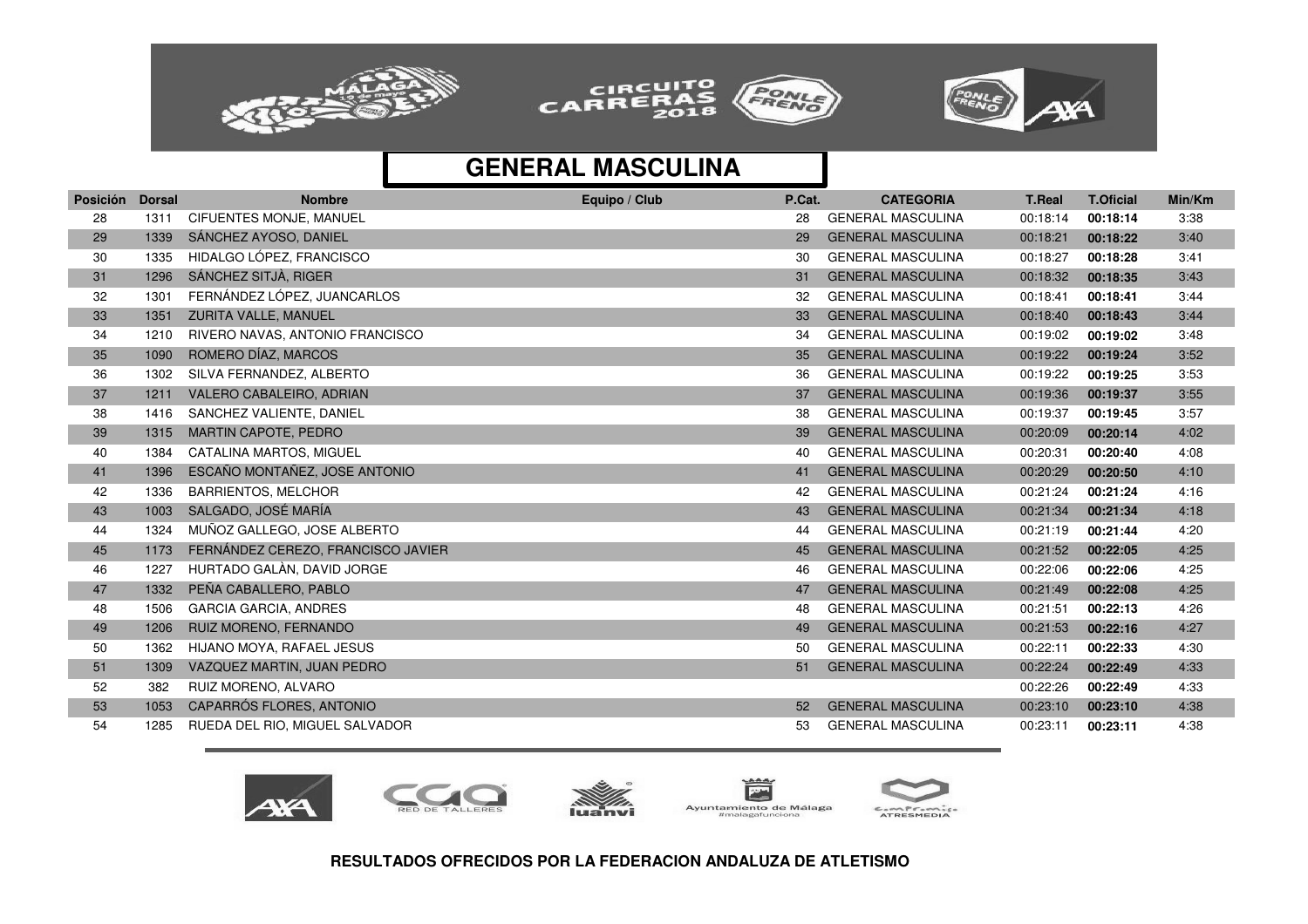





| <b>Posición</b> | <b>Dorsal</b> | <b>Nombre</b>                    | Equipo / Club | P.Cat. | <b>CATEGORIA</b>         | <b>T.Real</b> | <b>T.Oficial</b> | Min/Km |
|-----------------|---------------|----------------------------------|---------------|--------|--------------------------|---------------|------------------|--------|
| 55              | 1054          | CAPARRÓS RUIZ, ANTONIO           |               | 54     | <b>GENERAL MASCULINA</b> | 00:23:14      | 00:23:18         | 4:39   |
| 56              | 1222          | <b>GUTIERREZ GARCIA, PACO</b>    |               | 55     | <b>GENERAL MASCULINA</b> | 00:23:30      | 00:23:30         | 4:42   |
| 57              | 1158          | MOYA, RAFA                       |               | 56     | <b>GENERAL MASCULINA</b> | 00:23:23      | 00:23:37         | 4:43   |
| 58              | 1259          | ÁLVAREZ SEGURA, MIGUEL           |               | 57     | <b>GENERAL MASCULINA</b> | 00:23:25      | 00:23:51         | 4:46   |
| 59              | 1297          | ESPINOSA BOSCH, PABLO            |               | 58     | <b>GENERAL MASCULINA</b> | 00:23:37      | 00:23:52         | 4:46   |
| 60              | 1501          | PEREZ GONZALEZ, JOSE LUIS        |               | 59     | <b>GENERAL MASCULINA</b> | 00:23:20      | 00:23:54         | 4:46   |
| 61              | 1179          | BAENA DOÑA, MOISES               |               | 60     | <b>GENERAL MASCULINA</b> | 00:24:09      | 00:24:15         | 4:51   |
| 62              | 1316          | <b>LOBATO MARTIN, SAMUEL</b>     |               | 61     | <b>GENERAL MASCULINA</b> | 00:24:10      | 00:24:15         | 4:51   |
| 63              | 1178          | <b>BAENA ROMERO, SERGIO</b>      |               | 62     | <b>GENERAL MASCULINA</b> | 00:24:14      | 00:24:21         | 4:52   |
| 64              | 1148          | ORTEGA PEREZ, VICTOR             |               | 63     | <b>GENERAL MASCULINA</b> | 00:24:19      | 00:24:29         | 4:53   |
| 65              | 1395          | JIMÉNEZ PIEDRA, MANUEL           |               | 64     | <b>GENERAL MASCULINA</b> | 00:24:22      | 00:24:35         | 4:55   |
| 66              | 1342          | REYES GARCÍA, ANTONIO            |               | 65     | <b>GENERAL MASCULINA</b> | 00:24:29      | 00:24:48         | 4:57   |
| 67              | 1343          | SANCHEZ GARCÍA, JUAN CRISTOBAL   |               | 66     | <b>GENERAL MASCULINA</b> | 00:24:29      | 00:24:49         | 4:57   |
| 68              | 1317          | <b>MARTIN VARGAS, DAVID</b>      |               | 67     | <b>GENERAL MASCULINA</b> | 00:25:10      | 00:25:16         | 5:03   |
| 69              | 1117          | CABEZA ANDREU, JAVIER            |               | 68     | <b>GENERAL MASCULINA</b> | 00:24:50      | 00:25:17         | 5:03   |
| 70              | 1065          | MARTÍN GUERRERO, MIGUEL          |               | 69     | <b>GENERAL MASCULINA</b> | 00:24:47      | 00:25:17         | 5:03   |
| 71              | 1159          | JIMÉNEZ LÓPEZ, RAFAEL            |               | 70     | <b>GENERAL MASCULINA</b> | 00:25:18      | 00:25:28         | 5:05   |
| 72              | 1353          | <b>CUADRO RÍOS, JUAN ANTONIO</b> |               | 71     | <b>GENERAL MASCULINA</b> | 00:25:06      | 00:25:30         | 5:06   |
| 73              | 1417          | CABALIN SALAZAR, MIGUEL ANGEL    |               | 72     | <b>GENERAL MASCULINA</b> | 00:25:16      | 00:25:39         | 5:07   |
| 74              | 1338          | SABARIS MADARIAGA, JAVIER        |               | 73     | <b>GENERAL MASCULINA</b> | 00:25:57      | 00:25:59         | 5:11   |
| 75              | 1127          | MESEGUER PIÑA, CARLOS            |               | 74     | <b>GENERAL MASCULINA</b> | 00:25:34      | 00:26:01         | 5:12   |
| 76              | 1453          | CHAMORRO CRUZ, RAFAEL            |               | 75     | <b>GENERAL MASCULINA</b> | 00:25:53      | 00:26:02         | 5:12   |
| 77              | 1356          | GARCÍA GARCÍA, JOSE              |               | 76     | <b>GENERAL MASCULINA</b> | 00:26:04      | 00:26:14         | 5:14   |
| 78              | 1458          | DE LA CUADRA, CARLOS             |               | 77     | <b>GENERAL MASCULINA</b> | 00:26:08      | 00:26:15         | 5:15   |
| 79              | 1483          | LERGA, IÑAKI                     |               | 78     | <b>GENERAL MASCULINA</b> | 00:26:18      | 00:26:21         | 5:16   |
| 80              | 1313          | LARRUGA RODRÍGUEZ, MIGUEL ANGEL  |               | 79     | <b>GENERAL MASCULINA</b> | 00:26:07      | 00:26:22         | 5:16   |
| 81              | 1314          | LARRUGA BOTTIGLIERI, MIGUEL      |               | 80     | <b>GENERAL MASCULINA</b> | 00:26:07      | 00:26:23         | 5:16   |









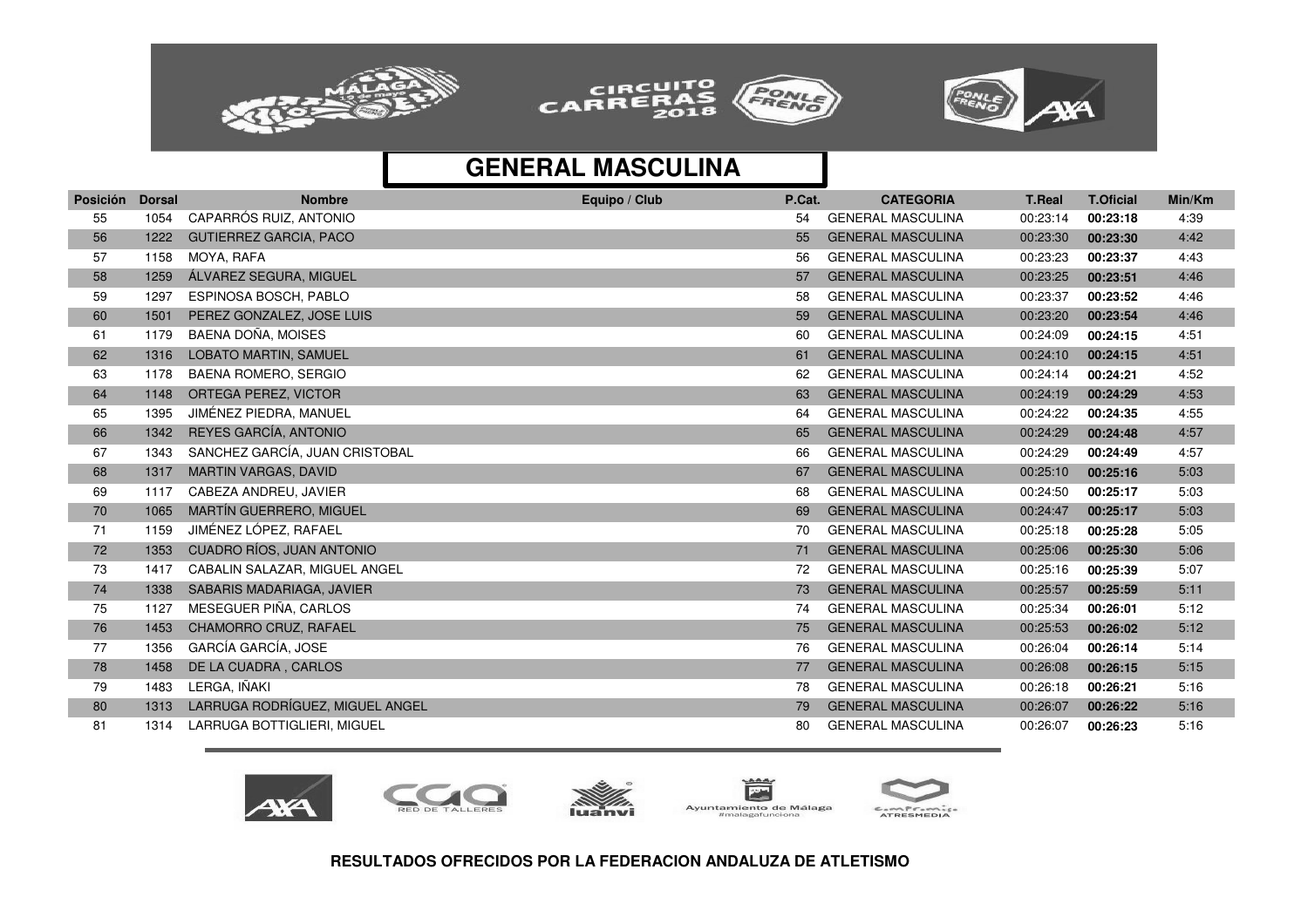





| <b>Posición</b> | <b>Dorsal</b> | <b>Nombre</b>                    | Equipo / Club | P.Cat. | <b>CATEGORIA</b>         | <b>T.Real</b> | <b>T.Oficial</b> | Min/Km |
|-----------------|---------------|----------------------------------|---------------|--------|--------------------------|---------------|------------------|--------|
| 82              | 1079          | NAVAS COBOS, ALONSO              |               | 81     | <b>GENERAL MASCULINA</b> | 00:26:08      | 00:26:41         | 5:20   |
| 83              | 1411          | NAVARRO BELMONTE, JUAN ANTONIO   |               | 82     | <b>GENERAL MASCULINA</b> | 00:26:28      | 00:26:41         | 5:20   |
| 84              | 1490          | MORGADO VAZQUEZ, JUAN MANUEL     |               | 83     | <b>GENERAL MASCULINA</b> | 00:26:28      | 00:26:56         | 5:23   |
| 85              | 1370          | MUÑOZ GONZÁLEZ, DAVID            |               | 84     | <b>GENERAL MASCULINA</b> | 00:26:21      | 00:26:57         | 5:23   |
| 86              | 1279          | CRUZADO AQUINO, ANTONIO          |               | 85     | <b>GENERAL MASCULINA</b> | 00:26:12      | 00:27:04         | 5:24   |
| 87              | 1329          | MOYA, ALEJANDRO                  |               | 86     | <b>GENERAL MASCULINA</b> | 00:26:51      | 00:27:05         | 5:25   |
| 88              | 1024          | FERNANDEZ ORDOÑEZ, FRAN          |               | 87     | <b>GENERAL MASCULINA</b> | 00:27:10      | 00:27:10         | 5:26   |
| 89              | 1443          | LEÓN SEVILLA, DANIEL             |               | 88     | <b>GENERAL MASCULINA</b> | 00:27:08      | 00:27:11         | 5:26   |
| 90              | 1133          | HERRERA APARICIO, JOSE           |               | 89     | <b>GENERAL MASCULINA</b> | 00:27:18      | 00:27:31         | 5:30   |
| 91              | 1361          | <b>CAMPOS DIANEZ, DIEGO</b>      |               | 90     | <b>GENERAL MASCULINA</b> | 00:27:43      | 00:27:43         | 5:32   |
| 92              | 1264          | TORRES CARMONA, RAFAEL JAVIER    |               | 91     | <b>GENERAL MASCULINA</b> | 00:26:52      | 00:27:43         | 5:32   |
| 93              | 1368          | DÍAZ YEJOFF, JORGE               |               | 92     | <b>GENERAL MASCULINA</b> | 00:27:10      | 00:27:47         | 5:33   |
| 94              | 1385          | MONTES ZARZUELA, CRISTIAN        |               | 93     | <b>GENERAL MASCULINA</b> | 00:27:27      | 00:27:50         | 5:34   |
| 95              | 1376          | ESCUADRA CHACÓN, JUAN            |               | 94     | <b>GENERAL MASCULINA</b> | 00:27:13      | 00:27:54         | 5:34   |
| 96              | 1013          | EXTREMERA PACHECO, MIGUEL ANGEL  |               | 95     | <b>GENERAL MASCULINA</b> | 00:27:21      | 00:27:56         | 5:35   |
| 97              | 1410          | <b>REY GARRIDO, FRANCISCO</b>    |               | 96     | <b>GENERAL MASCULINA</b> | 00:27:56      | 00:27:56         | 5:35   |
| 98              | 1354          | SERÓN GONZÁLEZ, MIGUEL JESÚS     |               | 97     | <b>GENERAL MASCULINA</b> | 00:27:41      | 00:27:59         | 5:35   |
| 99              | 1062          | PINEDA TORREBLANCA, PACO         |               | 98     | <b>GENERAL MASCULINA</b> | 00:27:51      | 00:28:02         | 5:36   |
| 100             | 1102          | GONZALEZ MALDONADO, JOSE MANUEL  |               | 99     | <b>GENERAL MASCULINA</b> | 00:27:48      | 00:28:18         | 5:39   |
| 101             | 556           | LARA GALLARDO, JUAN CARLOS       |               |        |                          | 00:28:00      | 00:28:21         | 5:40   |
| 102             | 1320          | FIGUEROA GONZALEZ, NESTOR ATILIO |               | 100    | <b>GENERAL MASCULINA</b> | 00:28:31      | 00:28:33         | 5:42   |
| 103             | 1369          | LÓPEZ RODRÍGUEZ, ANTONIO JOSÉ    |               | 101    | <b>GENERAL MASCULINA</b> | 00:28:06      | 00:28:42         | 5:44   |
| 104             | 272           | MILLAN BENAYAS, RUBEN            |               |        |                          | 00:27:54      | 00:28:42         | 5:44   |
| 105             | 1069          | <b>GARCÍA RUIZ, JAVIER</b>       |               | 102    | <b>GENERAL MASCULINA</b> | 00:28:56      | 00:29:09         | 5:49   |
| 106             | 1280          | BERMÚDEZ RUIZ, RAFA              |               | 103    | <b>GENERAL MASCULINA</b> | 00:28:35      | 00:29:09         | 5:49   |
| 107             | 1246          | GONZÁLEZ MOLINA, DAVID           |               | 104    | <b>GENERAL MASCULINA</b> | 00:29:11      | 00:29:11         | 5:50   |
| 108             | 1262          | JURADO, JOSE                     |               | 105    | <b>GENERAL MASCULINA</b> | 00:29:20      | 00:29:20         | 5:52   |









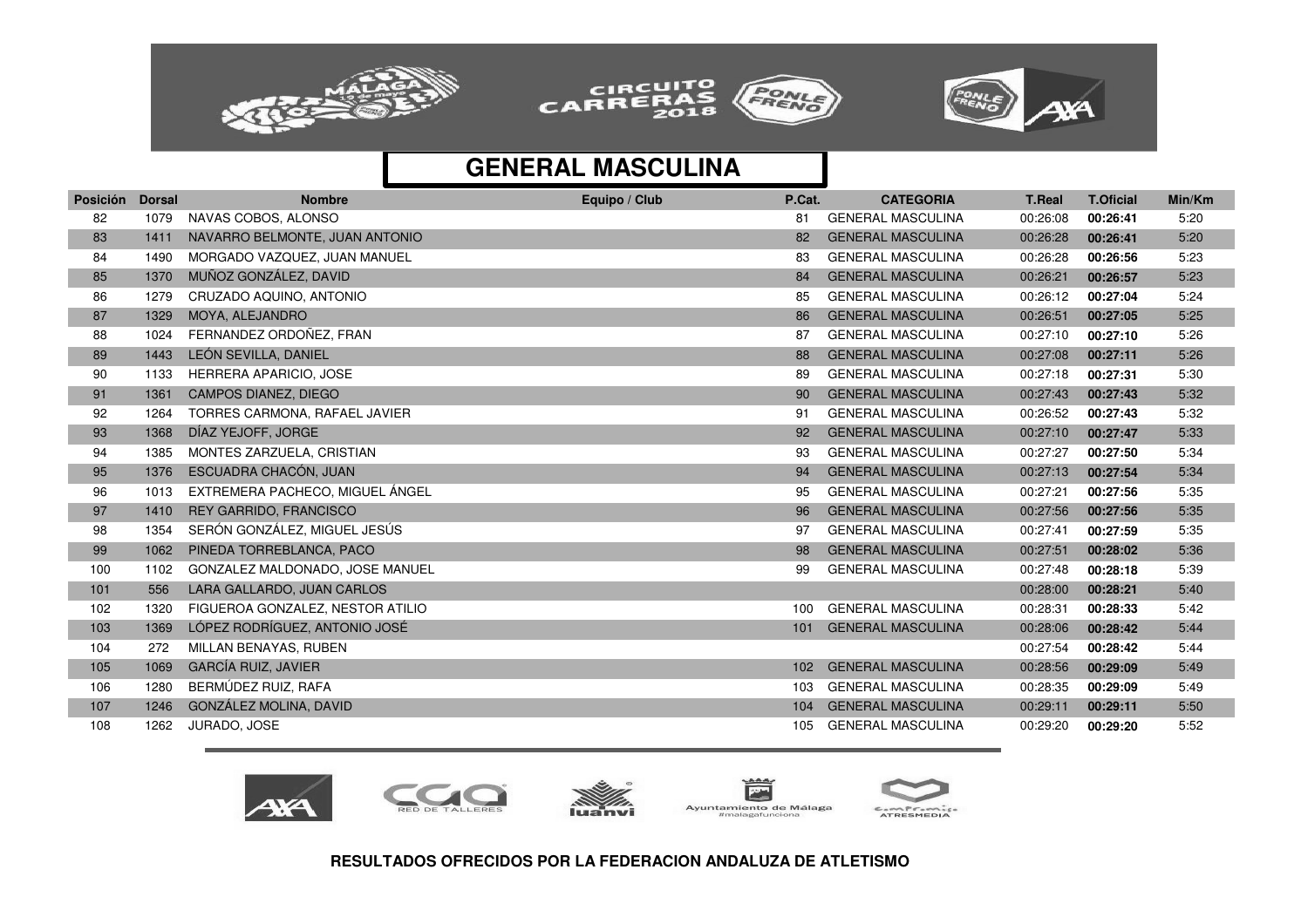





| <b>Posición</b> | <b>Dorsal</b> | <b>Nombre</b>                   | Equipo / Club | P.Cat. | <b>CATEGORIA</b>         | <b>T.Real</b> | <b>T.Oficial</b> | Min/Km |
|-----------------|---------------|---------------------------------|---------------|--------|--------------------------|---------------|------------------|--------|
| 109             | 1306          | VAZQUEZ DE LA RIVA, JUAN PEDRO  |               | 106    | <b>GENERAL MASCULINA</b> | 00:28:58      | 00:29:27         | 5:53   |
| 110             | 1294          | FERNÁNDEZ GALLARDO, JUAN MIGUEL |               | 107    | <b>GENERAL MASCULINA</b> | 00:29:21      | 00:29:37         | 5:55   |
| 111             | 1125          | RUIZ CAÑA, SALVADOR             |               | 108    | <b>GENERAL MASCULINA</b> | 00:29:12      | 00:29:44         | 5:56   |
| 112             | 1462          | PEDROSA MARQUEZ, LUCIO ANTONIO  |               | 109    | <b>GENERAL MASCULINA</b> | 00:29:14      | 00:29:48         | 5:57   |
| 113             | 1080          | CAMPOS MORALES, EMILIO JOSE     |               | 110    | <b>GENERAL MASCULINA</b> | 00:29:21      | 00:29:58         | 5:59   |
| 114             | 1493          | RANDO CEA, DANIEL               |               | 111    | <b>GENERAL MASCULINA</b> | 00:29:32      | 00:30:10         | 6:02   |
| 115             | 1258          | VILLADA LOPEZ, GONZALO          |               | 112    | <b>GENERAL MASCULINA</b> | 00:29:32      | 00:30:11         | 6:02   |
| 116             | 1130          | <b>GARCÍA MARTÍN, VÍCTOR</b>    |               | 113    | <b>GENERAL MASCULINA</b> | 00:29:31      | 00:30:15         | 6:03   |
| 117             | 1496          | KUTLUTAN, SINAN                 |               | 114    | <b>GENERAL MASCULINA</b> | 00:30:21      | 00:30:21         | 6:04   |
| 118             | 1359          | ROJAS PALOMO, JUAN              |               | 115    | <b>GENERAL MASCULINA</b> | 00:29:33      | 00:30:22         | 6:04   |
| 119             | 1398          | PLATERO, RAFAEL                 |               | 116    | <b>GENERAL MASCULINA</b> | 00:30:37      | 00:30:45         | 6:09   |
| 120             | 1205          | RUIZ GARCÍA, FERNANDO MANUEL    |               | 117    | <b>GENERAL MASCULINA</b> | 00:30:36      | 00:31:03         | 6:12   |
| 121             | 1156          | SOLER RUEDA, LUIS               |               | 118    | <b>GENERAL MASCULINA</b> | 00:31:05      | 00:31:24         | 6:16   |
| 122             | 1105          | <b>BLANCO FLORES, RODRIGO</b>   |               | 119    | <b>GENERAL MASCULINA</b> | 00:30:56      | 00:31:26         | 6:17   |
| 123             | 1437          | RIVERA CAZORLA, JOSÉ            |               | 120    | <b>GENERAL MASCULINA</b> | 00:30:47      | 00:31:40         | 6:20   |
| 124             | 1429          | MARTIN PEDROSA, MIGUEL ANGEL    |               | 121    | <b>GENERAL MASCULINA</b> | 00:30:50      | 00:31:41         | 6:20   |
| 125             | 1476          | RUEDA SERÓN, JOSE ANTONIO       |               | 122    | <b>GENERAL MASCULINA</b> | 00:31:29      | 00:32:03         | 6:24   |
| 126             | 1233          | RICHETTI CABRAL, GASTON         |               | 123    | <b>GENERAL MASCULINA</b> | 00:31:20      | 00:32:05         | 6:25   |
| 127             | 1001          | GARCÍA IGLESIAS, BORJA          |               | 124    | <b>GENERAL MASCULINA</b> | 00:32:06      | 00:32:06         | 6:25   |
| 128             | 1075          | GONZALEZ RUEDA, ALONSO          |               | 125    | <b>GENERAL MASCULINA</b> | 00:32:28      | 00:32:33         | 6:30   |
| 129             | 1288          | EZQUERRA GARCÍA, CARLOS         |               | 126    | <b>GENERAL MASCULINA</b> | 00:31:53      | 00:32:36         | 6:31   |
| 130             | 1290          | EZQUERRA GUERRA, JAVIER         |               | 127    | <b>GENERAL MASCULINA</b> | 00:31:50      | 00:32:36         | 6:31   |
| 131             | 1221          | PATRICIO MORENO, JORGE          |               | 128    | <b>GENERAL MASCULINA</b> | 00:32:25      | 00:32:44         | 6:32   |
| 132             | 1085          | <b>RUIZ CAMPOS, ANTONIO</b>     |               | 129    | <b>GENERAL MASCULINA</b> | 00:32:24      | 00:32:59         | 6:35   |
| 133             | 1372          | PLATA GOMEZ, MANUEL             |               | 130    | <b>GENERAL MASCULINA</b> | 00:33:16      | 00:33:16         | 6:39   |
| 134             | 1128          | MELGARES ARREBOLA, JOAQUÍN      |               | 131    | <b>GENERAL MASCULINA</b> | 00:33:06      | 00:33:26         | 6:41   |
| 135             | 1387          | FERNANDEZ GALVEZ, ANTONIO JESUS |               | 132    | <b>GENERAL MASCULINA</b> | 00:33:09      | 00:33:40         | 6:44   |









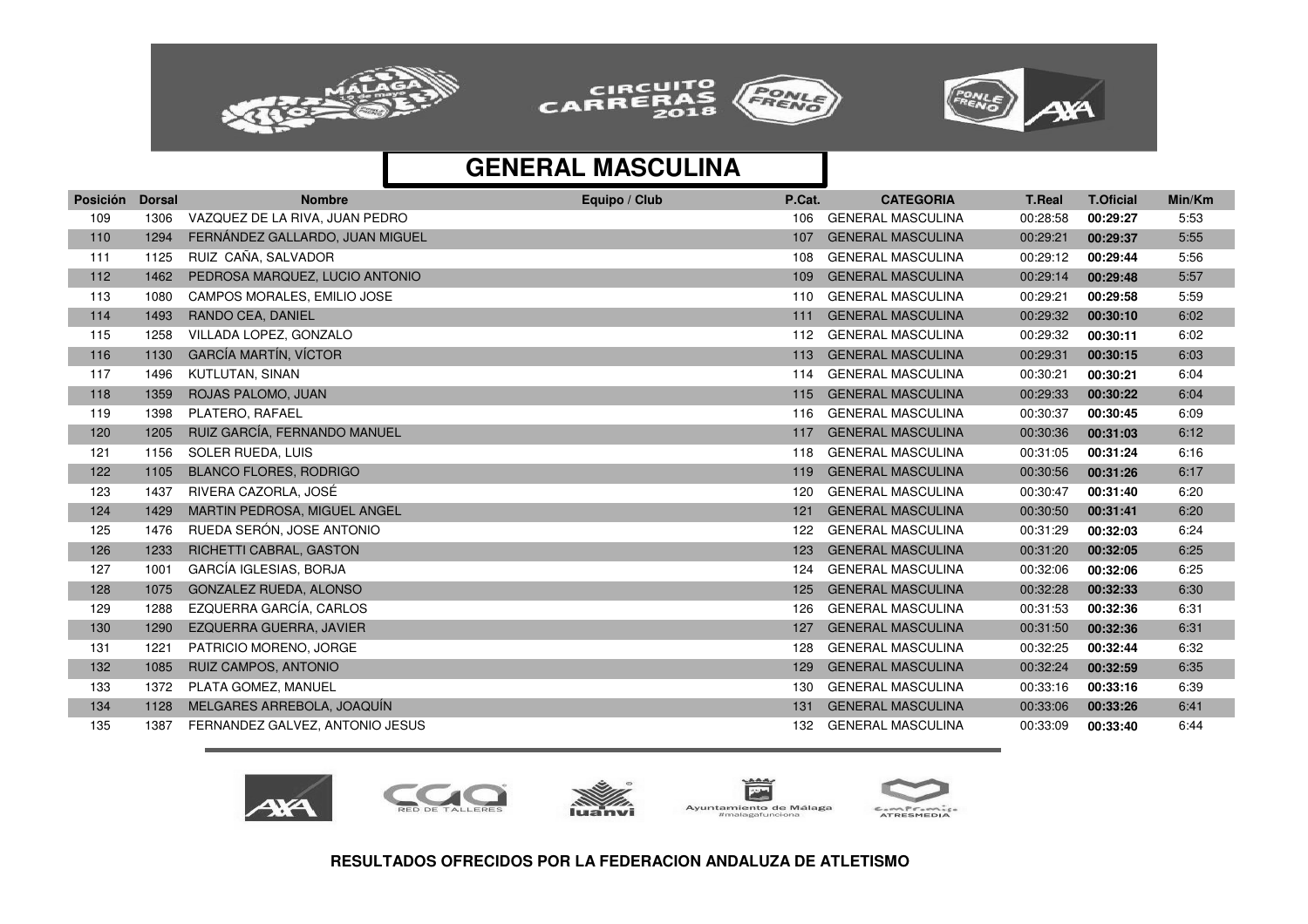





| ROMERO GARCÍA, ANTONIO<br><b>GENERAL MASCULINA</b><br>1487<br>6:45<br>136<br>00:33:29<br>133<br>00:33:45<br>CARO, JOSEP ALFONSO<br><b>GENERAL MASCULINA</b><br>137<br>1481<br>134<br>00:33:45<br>00:33:47<br>6:45<br>GONZALEZ RUIZ, CARLOS JAVIER<br><b>GENERAL MASCULINA</b><br>00:33:33<br>6:45<br>138<br>1180<br>135<br>00:33:49<br><b>RENSON, BERNARD</b><br><b>GENERAL MASCULINA</b><br>00:33:44<br>6:48<br>139<br>1110<br>136<br>00:34:01<br>FUENTES GARCÍA. JUAN MANUEL<br><b>GENERAL MASCULINA</b><br>140<br>1434<br>00:33:17<br>00:34:07<br>6:49<br>137<br>VAZQUEZ DE LA RIVA, FERNANDO<br><b>GENERAL MASCULINA</b><br>6:51<br>141<br>1281<br>00:33:52<br>138<br>00:34:19<br>ALBA GARCÍA, IVAN JOSE<br><b>GENERAL MASCULINA</b><br>6:56<br>142<br>1199<br>00:34:12<br>139<br>00:34:43<br>FERNANDEZ GARCIA, ADRIAN<br><b>GENERAL MASCULINA</b><br>143<br>1382<br>00:34:40<br>6:58<br>140<br>00:34:54<br>144<br>FERNANDEZ LOPEZ, FRANCISCO JAVIER<br><b>GENERAL MASCULINA</b><br>00:34:40<br>6:58<br>1381<br>00:34:54<br>141<br>SANTOS URBANEJA, MIGUEL ÁNGEL<br>145<br><b>GENERAL MASCULINA</b><br>6:59<br>1140<br>00:34:27<br>142<br>00:34:59<br>SÁNCHEZ MOYA, DAVID<br>146<br>1237<br><b>GENERAL MASCULINA</b><br>00:34:31<br>7:00<br>00:35:00<br>143<br>MORILLAS CONSUEGRA, MIGUEL ÁNGEL<br><b>GENERAL MASCULINA</b><br>147<br>00:34:24<br>7:00<br>1390<br>144<br>00:35:02<br>MORENO VÁZQUEZ, DAVID<br>148<br>1452<br><b>GENERAL MASCULINA</b><br>00:34:38<br>00:35:03<br>7:00<br>145<br>ALCAINE PELÁEZ, HUGO<br><b>GENERAL MASCULINA</b><br>149<br>1095<br>00:34:50<br>7:05<br>146<br>00:35:28<br>ALCAINE JIMÉNEZ, DANIEL<br><b>GENERAL MASCULINA</b><br>150<br>1096<br>00:34:55<br>7:06<br>147<br>00:35:32<br>MALDONADO JIMENEZ, JOSE LUIS<br><b>GENERAL MASCULINA</b><br>7:11<br>151<br>1042<br>00:35:21<br>148<br>00:35:56<br>RAYA CASTILLO, RAFAEL<br><b>GENERAL MASCULINA</b><br>152<br>1217<br>00:35:28<br>7:11<br>149<br>00:35:56<br>CÁMARA ROMERO, FRANCISCO<br><b>GENERAL MASCULINA</b><br>7:11<br>153<br>1190<br>00:35:26<br>00:35:56<br>150<br>MORENO MÁRQUEZ, FRANCISCO<br>154<br>1043<br><b>GENERAL MASCULINA</b><br>00:35:25<br>7:11<br>151<br>00:35:58<br><b>ESPIN SANCHEZ, ALEJANDRO</b><br><b>GENERAL MASCULINA</b><br>155<br>1498<br>00:35:38<br>00:36:15<br>7:15<br>152<br>MILLÁN GUERRA. PEDRO JOSÉ<br><b>GENERAL MASCULINA</b><br>156<br>1167<br>00:35:39<br>7:15<br>00:36:15<br>153<br>CHAVET PARRA, JOSE ANTONIO<br><b>GENERAL MASCULINA</b><br>157<br>1166<br>00:35:42<br>00:36:16<br>7:15<br>154<br>ARAGÓN RUBIO, JUAN JOSÉ<br><b>GENERAL MASCULINA</b><br>158<br>1169<br>00:35:42<br>7:15<br>155<br>00:36:18<br>PINEDA MORENO, JESÚS<br><b>GENERAL MASCULINA</b><br>7:15<br>159<br>1171<br>00:35:40<br>00:36:19<br>156<br><b>RUIZ TORRES, EDUARDO</b><br>GENERAL MASCULINA<br>160<br>1350<br>00:36:08<br>7:23<br>157<br>00:36:58<br>DIAZ MERA, J. EDUARDO<br><b>GENERAL MASCULINA</b><br>161<br>1058<br>00:37:01<br>00:37:32<br>7:30<br>158<br>ASCENDIÓ TREJO, JOSÉ FERNANDO<br><b>GENERAL MASCULINA</b><br>162<br>1400<br>00:38:06<br>7:37<br>159<br>00:38:06 | Posición | <b>Dorsal</b> | <b>Nombre</b> | Equipo / Club | P.Cat. | <b>CATEGORIA</b> | <b>T.Real</b> | <b>T.Oficial</b> | Min/Km |
|------------------------------------------------------------------------------------------------------------------------------------------------------------------------------------------------------------------------------------------------------------------------------------------------------------------------------------------------------------------------------------------------------------------------------------------------------------------------------------------------------------------------------------------------------------------------------------------------------------------------------------------------------------------------------------------------------------------------------------------------------------------------------------------------------------------------------------------------------------------------------------------------------------------------------------------------------------------------------------------------------------------------------------------------------------------------------------------------------------------------------------------------------------------------------------------------------------------------------------------------------------------------------------------------------------------------------------------------------------------------------------------------------------------------------------------------------------------------------------------------------------------------------------------------------------------------------------------------------------------------------------------------------------------------------------------------------------------------------------------------------------------------------------------------------------------------------------------------------------------------------------------------------------------------------------------------------------------------------------------------------------------------------------------------------------------------------------------------------------------------------------------------------------------------------------------------------------------------------------------------------------------------------------------------------------------------------------------------------------------------------------------------------------------------------------------------------------------------------------------------------------------------------------------------------------------------------------------------------------------------------------------------------------------------------------------------------------------------------------------------------------------------------------------------------------------------------------------------------------------------------------------------------------------------------------------------------------------------------------------------------------------------------------------------------------------------------------------------------|----------|---------------|---------------|---------------|--------|------------------|---------------|------------------|--------|
|                                                                                                                                                                                                                                                                                                                                                                                                                                                                                                                                                                                                                                                                                                                                                                                                                                                                                                                                                                                                                                                                                                                                                                                                                                                                                                                                                                                                                                                                                                                                                                                                                                                                                                                                                                                                                                                                                                                                                                                                                                                                                                                                                                                                                                                                                                                                                                                                                                                                                                                                                                                                                                                                                                                                                                                                                                                                                                                                                                                                                                                                                                      |          |               |               |               |        |                  |               |                  |        |
|                                                                                                                                                                                                                                                                                                                                                                                                                                                                                                                                                                                                                                                                                                                                                                                                                                                                                                                                                                                                                                                                                                                                                                                                                                                                                                                                                                                                                                                                                                                                                                                                                                                                                                                                                                                                                                                                                                                                                                                                                                                                                                                                                                                                                                                                                                                                                                                                                                                                                                                                                                                                                                                                                                                                                                                                                                                                                                                                                                                                                                                                                                      |          |               |               |               |        |                  |               |                  |        |
|                                                                                                                                                                                                                                                                                                                                                                                                                                                                                                                                                                                                                                                                                                                                                                                                                                                                                                                                                                                                                                                                                                                                                                                                                                                                                                                                                                                                                                                                                                                                                                                                                                                                                                                                                                                                                                                                                                                                                                                                                                                                                                                                                                                                                                                                                                                                                                                                                                                                                                                                                                                                                                                                                                                                                                                                                                                                                                                                                                                                                                                                                                      |          |               |               |               |        |                  |               |                  |        |
|                                                                                                                                                                                                                                                                                                                                                                                                                                                                                                                                                                                                                                                                                                                                                                                                                                                                                                                                                                                                                                                                                                                                                                                                                                                                                                                                                                                                                                                                                                                                                                                                                                                                                                                                                                                                                                                                                                                                                                                                                                                                                                                                                                                                                                                                                                                                                                                                                                                                                                                                                                                                                                                                                                                                                                                                                                                                                                                                                                                                                                                                                                      |          |               |               |               |        |                  |               |                  |        |
|                                                                                                                                                                                                                                                                                                                                                                                                                                                                                                                                                                                                                                                                                                                                                                                                                                                                                                                                                                                                                                                                                                                                                                                                                                                                                                                                                                                                                                                                                                                                                                                                                                                                                                                                                                                                                                                                                                                                                                                                                                                                                                                                                                                                                                                                                                                                                                                                                                                                                                                                                                                                                                                                                                                                                                                                                                                                                                                                                                                                                                                                                                      |          |               |               |               |        |                  |               |                  |        |
|                                                                                                                                                                                                                                                                                                                                                                                                                                                                                                                                                                                                                                                                                                                                                                                                                                                                                                                                                                                                                                                                                                                                                                                                                                                                                                                                                                                                                                                                                                                                                                                                                                                                                                                                                                                                                                                                                                                                                                                                                                                                                                                                                                                                                                                                                                                                                                                                                                                                                                                                                                                                                                                                                                                                                                                                                                                                                                                                                                                                                                                                                                      |          |               |               |               |        |                  |               |                  |        |
|                                                                                                                                                                                                                                                                                                                                                                                                                                                                                                                                                                                                                                                                                                                                                                                                                                                                                                                                                                                                                                                                                                                                                                                                                                                                                                                                                                                                                                                                                                                                                                                                                                                                                                                                                                                                                                                                                                                                                                                                                                                                                                                                                                                                                                                                                                                                                                                                                                                                                                                                                                                                                                                                                                                                                                                                                                                                                                                                                                                                                                                                                                      |          |               |               |               |        |                  |               |                  |        |
|                                                                                                                                                                                                                                                                                                                                                                                                                                                                                                                                                                                                                                                                                                                                                                                                                                                                                                                                                                                                                                                                                                                                                                                                                                                                                                                                                                                                                                                                                                                                                                                                                                                                                                                                                                                                                                                                                                                                                                                                                                                                                                                                                                                                                                                                                                                                                                                                                                                                                                                                                                                                                                                                                                                                                                                                                                                                                                                                                                                                                                                                                                      |          |               |               |               |        |                  |               |                  |        |
|                                                                                                                                                                                                                                                                                                                                                                                                                                                                                                                                                                                                                                                                                                                                                                                                                                                                                                                                                                                                                                                                                                                                                                                                                                                                                                                                                                                                                                                                                                                                                                                                                                                                                                                                                                                                                                                                                                                                                                                                                                                                                                                                                                                                                                                                                                                                                                                                                                                                                                                                                                                                                                                                                                                                                                                                                                                                                                                                                                                                                                                                                                      |          |               |               |               |        |                  |               |                  |        |
|                                                                                                                                                                                                                                                                                                                                                                                                                                                                                                                                                                                                                                                                                                                                                                                                                                                                                                                                                                                                                                                                                                                                                                                                                                                                                                                                                                                                                                                                                                                                                                                                                                                                                                                                                                                                                                                                                                                                                                                                                                                                                                                                                                                                                                                                                                                                                                                                                                                                                                                                                                                                                                                                                                                                                                                                                                                                                                                                                                                                                                                                                                      |          |               |               |               |        |                  |               |                  |        |
|                                                                                                                                                                                                                                                                                                                                                                                                                                                                                                                                                                                                                                                                                                                                                                                                                                                                                                                                                                                                                                                                                                                                                                                                                                                                                                                                                                                                                                                                                                                                                                                                                                                                                                                                                                                                                                                                                                                                                                                                                                                                                                                                                                                                                                                                                                                                                                                                                                                                                                                                                                                                                                                                                                                                                                                                                                                                                                                                                                                                                                                                                                      |          |               |               |               |        |                  |               |                  |        |
|                                                                                                                                                                                                                                                                                                                                                                                                                                                                                                                                                                                                                                                                                                                                                                                                                                                                                                                                                                                                                                                                                                                                                                                                                                                                                                                                                                                                                                                                                                                                                                                                                                                                                                                                                                                                                                                                                                                                                                                                                                                                                                                                                                                                                                                                                                                                                                                                                                                                                                                                                                                                                                                                                                                                                                                                                                                                                                                                                                                                                                                                                                      |          |               |               |               |        |                  |               |                  |        |
|                                                                                                                                                                                                                                                                                                                                                                                                                                                                                                                                                                                                                                                                                                                                                                                                                                                                                                                                                                                                                                                                                                                                                                                                                                                                                                                                                                                                                                                                                                                                                                                                                                                                                                                                                                                                                                                                                                                                                                                                                                                                                                                                                                                                                                                                                                                                                                                                                                                                                                                                                                                                                                                                                                                                                                                                                                                                                                                                                                                                                                                                                                      |          |               |               |               |        |                  |               |                  |        |
|                                                                                                                                                                                                                                                                                                                                                                                                                                                                                                                                                                                                                                                                                                                                                                                                                                                                                                                                                                                                                                                                                                                                                                                                                                                                                                                                                                                                                                                                                                                                                                                                                                                                                                                                                                                                                                                                                                                                                                                                                                                                                                                                                                                                                                                                                                                                                                                                                                                                                                                                                                                                                                                                                                                                                                                                                                                                                                                                                                                                                                                                                                      |          |               |               |               |        |                  |               |                  |        |
|                                                                                                                                                                                                                                                                                                                                                                                                                                                                                                                                                                                                                                                                                                                                                                                                                                                                                                                                                                                                                                                                                                                                                                                                                                                                                                                                                                                                                                                                                                                                                                                                                                                                                                                                                                                                                                                                                                                                                                                                                                                                                                                                                                                                                                                                                                                                                                                                                                                                                                                                                                                                                                                                                                                                                                                                                                                                                                                                                                                                                                                                                                      |          |               |               |               |        |                  |               |                  |        |
|                                                                                                                                                                                                                                                                                                                                                                                                                                                                                                                                                                                                                                                                                                                                                                                                                                                                                                                                                                                                                                                                                                                                                                                                                                                                                                                                                                                                                                                                                                                                                                                                                                                                                                                                                                                                                                                                                                                                                                                                                                                                                                                                                                                                                                                                                                                                                                                                                                                                                                                                                                                                                                                                                                                                                                                                                                                                                                                                                                                                                                                                                                      |          |               |               |               |        |                  |               |                  |        |
|                                                                                                                                                                                                                                                                                                                                                                                                                                                                                                                                                                                                                                                                                                                                                                                                                                                                                                                                                                                                                                                                                                                                                                                                                                                                                                                                                                                                                                                                                                                                                                                                                                                                                                                                                                                                                                                                                                                                                                                                                                                                                                                                                                                                                                                                                                                                                                                                                                                                                                                                                                                                                                                                                                                                                                                                                                                                                                                                                                                                                                                                                                      |          |               |               |               |        |                  |               |                  |        |
|                                                                                                                                                                                                                                                                                                                                                                                                                                                                                                                                                                                                                                                                                                                                                                                                                                                                                                                                                                                                                                                                                                                                                                                                                                                                                                                                                                                                                                                                                                                                                                                                                                                                                                                                                                                                                                                                                                                                                                                                                                                                                                                                                                                                                                                                                                                                                                                                                                                                                                                                                                                                                                                                                                                                                                                                                                                                                                                                                                                                                                                                                                      |          |               |               |               |        |                  |               |                  |        |
|                                                                                                                                                                                                                                                                                                                                                                                                                                                                                                                                                                                                                                                                                                                                                                                                                                                                                                                                                                                                                                                                                                                                                                                                                                                                                                                                                                                                                                                                                                                                                                                                                                                                                                                                                                                                                                                                                                                                                                                                                                                                                                                                                                                                                                                                                                                                                                                                                                                                                                                                                                                                                                                                                                                                                                                                                                                                                                                                                                                                                                                                                                      |          |               |               |               |        |                  |               |                  |        |
|                                                                                                                                                                                                                                                                                                                                                                                                                                                                                                                                                                                                                                                                                                                                                                                                                                                                                                                                                                                                                                                                                                                                                                                                                                                                                                                                                                                                                                                                                                                                                                                                                                                                                                                                                                                                                                                                                                                                                                                                                                                                                                                                                                                                                                                                                                                                                                                                                                                                                                                                                                                                                                                                                                                                                                                                                                                                                                                                                                                                                                                                                                      |          |               |               |               |        |                  |               |                  |        |
|                                                                                                                                                                                                                                                                                                                                                                                                                                                                                                                                                                                                                                                                                                                                                                                                                                                                                                                                                                                                                                                                                                                                                                                                                                                                                                                                                                                                                                                                                                                                                                                                                                                                                                                                                                                                                                                                                                                                                                                                                                                                                                                                                                                                                                                                                                                                                                                                                                                                                                                                                                                                                                                                                                                                                                                                                                                                                                                                                                                                                                                                                                      |          |               |               |               |        |                  |               |                  |        |
|                                                                                                                                                                                                                                                                                                                                                                                                                                                                                                                                                                                                                                                                                                                                                                                                                                                                                                                                                                                                                                                                                                                                                                                                                                                                                                                                                                                                                                                                                                                                                                                                                                                                                                                                                                                                                                                                                                                                                                                                                                                                                                                                                                                                                                                                                                                                                                                                                                                                                                                                                                                                                                                                                                                                                                                                                                                                                                                                                                                                                                                                                                      |          |               |               |               |        |                  |               |                  |        |
|                                                                                                                                                                                                                                                                                                                                                                                                                                                                                                                                                                                                                                                                                                                                                                                                                                                                                                                                                                                                                                                                                                                                                                                                                                                                                                                                                                                                                                                                                                                                                                                                                                                                                                                                                                                                                                                                                                                                                                                                                                                                                                                                                                                                                                                                                                                                                                                                                                                                                                                                                                                                                                                                                                                                                                                                                                                                                                                                                                                                                                                                                                      |          |               |               |               |        |                  |               |                  |        |
|                                                                                                                                                                                                                                                                                                                                                                                                                                                                                                                                                                                                                                                                                                                                                                                                                                                                                                                                                                                                                                                                                                                                                                                                                                                                                                                                                                                                                                                                                                                                                                                                                                                                                                                                                                                                                                                                                                                                                                                                                                                                                                                                                                                                                                                                                                                                                                                                                                                                                                                                                                                                                                                                                                                                                                                                                                                                                                                                                                                                                                                                                                      |          |               |               |               |        |                  |               |                  |        |
|                                                                                                                                                                                                                                                                                                                                                                                                                                                                                                                                                                                                                                                                                                                                                                                                                                                                                                                                                                                                                                                                                                                                                                                                                                                                                                                                                                                                                                                                                                                                                                                                                                                                                                                                                                                                                                                                                                                                                                                                                                                                                                                                                                                                                                                                                                                                                                                                                                                                                                                                                                                                                                                                                                                                                                                                                                                                                                                                                                                                                                                                                                      |          |               |               |               |        |                  |               |                  |        |
|                                                                                                                                                                                                                                                                                                                                                                                                                                                                                                                                                                                                                                                                                                                                                                                                                                                                                                                                                                                                                                                                                                                                                                                                                                                                                                                                                                                                                                                                                                                                                                                                                                                                                                                                                                                                                                                                                                                                                                                                                                                                                                                                                                                                                                                                                                                                                                                                                                                                                                                                                                                                                                                                                                                                                                                                                                                                                                                                                                                                                                                                                                      |          |               |               |               |        |                  |               |                  |        |
|                                                                                                                                                                                                                                                                                                                                                                                                                                                                                                                                                                                                                                                                                                                                                                                                                                                                                                                                                                                                                                                                                                                                                                                                                                                                                                                                                                                                                                                                                                                                                                                                                                                                                                                                                                                                                                                                                                                                                                                                                                                                                                                                                                                                                                                                                                                                                                                                                                                                                                                                                                                                                                                                                                                                                                                                                                                                                                                                                                                                                                                                                                      |          |               |               |               |        |                  |               |                  |        |







 $A - A$  $\overline{\mathbf{r}}$ Ayuntamiento de Málaga #malagafunciona

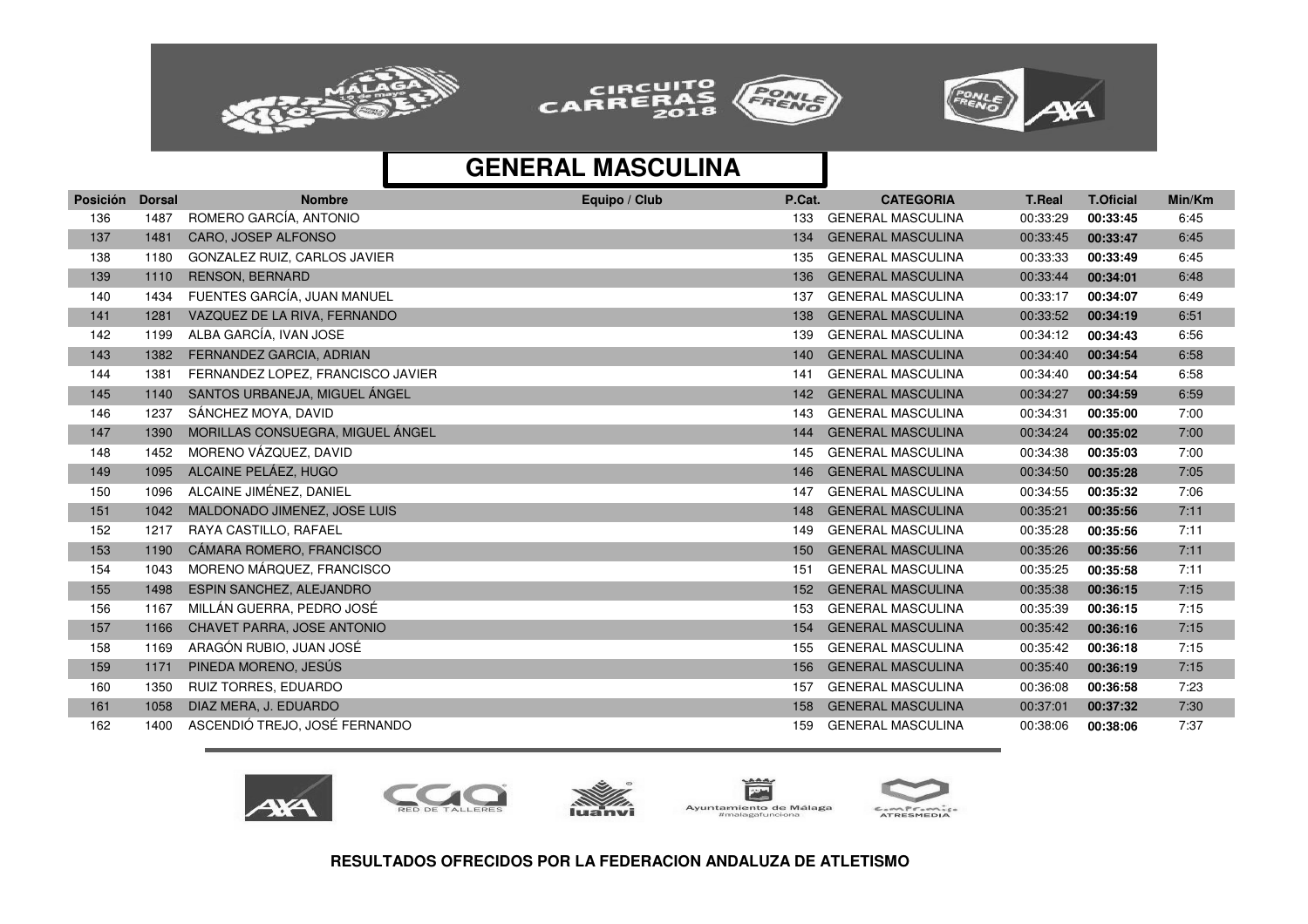





| <b>Posición</b> | <b>Dorsal</b> | <b>Nombre</b>                     | Equipo / Club | P.Cat. | <b>CATEGORIA</b>         | <b>T.Real</b> | <b>T.Oficial</b> | Min/Km |
|-----------------|---------------|-----------------------------------|---------------|--------|--------------------------|---------------|------------------|--------|
| 163             | 1236          | MORENO MÁRQUEZ, TOMÁS             |               | 160    | <b>GENERAL MASCULINA</b> | 00:39:06      | 00:39:06         | 7:49   |
| 164             | 1505          | VALLEJO VALVERDE, RAFAEL          |               | 161    | <b>GENERAL MASCULINA</b> | 00:39:08      | 00:39:24         | 7:52   |
| 165             | 1364          | <b>GARCIA BRAVO, JULIO</b>        |               | 162    | <b>GENERAL MASCULINA</b> | 00:39:01      | 00:39:27         | 7:53   |
| 166             | 1504          | VALLEJO MORALES, RAFAEL FCO       |               | 163    | <b>GENERAL MASCULINA</b> | 00:39:12      | 00:39:30         | 7:54   |
| 167             | 1287          | CASTRO DE LA CUESTA, MIGUEL ÁNGEL |               | 164    | <b>GENERAL MASCULINA</b> | 00:39:30      | 00:39:30         | 7:54   |
| 168             | 1365          | <b>GARCIA BRAVO, ANTONIO</b>      |               | 165    | <b>GENERAL MASCULINA</b> | 00:39:20      | 00:39:48         | 7:57   |
| 169             | 1446          | LEÓN GÓMEZ, NICOLÁS               |               | 166    | <b>GENERAL MASCULINA</b> | 00:40:21      | 00:41:11         | 8:14   |
| 170             | 1449          | GÓMEZ DOMINGUEZ, FRANCICSO        |               | 167    | <b>GENERAL MASCULINA</b> | 00:40:57      | 00:41:13         | 8:14   |
| 171             | 1442          | GÓMEZ DOMINGUEZ, ANTONIO          |               | 168    | <b>GENERAL MASCULINA</b> | 00:41:00      | 00:41:17         | 8:15   |
| 172             |               | MORALES RODRIGUEZ, DIEGO          |               |        |                          | 00:41:23      | 00:41:23         | 8:16   |
| 173             | 1474          | RUEDA CABRERA, JUAN MANUEL        |               | 169    | <b>GENERAL MASCULINA</b> | 00:41:05      | 00:41:35         | 8:19   |
| 174             | 1408          | RINCÓN GARCÍA, JORGE              |               | 170    | <b>GENERAL MASCULINA</b> | 00:41:04      | 00:41:54         | 8:22   |
| 175             | 1269          | VALERDE CUESTA, HÉCTOR            |               | 171    | <b>GENERAL MASCULINA</b> | 00:43:26      | 00:43:34         | 8:42   |
| 176             | 1271          | VALERDE GÁLVEZ, MIGUEL ANGEL      |               | 172    | <b>GENERAL MASCULINA</b> | 00:43:28      | 00:43:36         | 8:43   |
| 177             | 495           | REINA MARÍN, ELÍAS                |               |        |                          | 00:43:24      | 00:43:42         | 8:44   |
| 178             | 1484          | PLATA, MANUEL                     |               | 173    | <b>GENERAL MASCULINA</b> | 00:43:56      | 00:43:57         | 8:47   |
| 179             | 1349          | DE FRUTOS CÁCERES, FABIÁN         |               | 174    | <b>GENERAL MASCULINA</b> | 00:44:12      | 00:44:24         | 8:52   |
| 180             | 1052          | ARANDA RAMIREZ, MIGUEL ÁNGEL      |               | 175    | <b>GENERAL MASCULINA</b> | 00:44:18      | 00:44:49         | 8:57   |
| 181             | 1409          | GALLARDO ALCOHOLADO, LORENZO      |               | 176    | <b>GENERAL MASCULINA</b> | 00:45:03      | 00:45:06         | 9:01   |
| 182             | 1099          | LUQUE PAREJA, JAVIER MAURICIO     |               | 177    | <b>GENERAL MASCULINA</b> | 00:45:32      | 00:46:20         | 9:16   |
| 183             | 1202          | CORNEJO FERNÁNDEZ, FRANCISCO      |               | 178    | <b>GENERAL MASCULINA</b> | 00:45:55      | 00:46:24         | 9:16   |
| 184             | 1276          | ZUMAQUERO SOLIS, JONATHAN         |               | 179    | <b>GENERAL MASCULINA</b> | 00:46:59      | 00:47:12         | 9:26   |
| 185             | 1439          | CABELLO ZAFRA, MIGUEL LUIS        |               | 180    | <b>GENERAL MASCULINA</b> | 00:48:17      | 00:48:37         | 9:43   |
| 186             | 1467          | DIAZ CARMONA, ALEJANDRO           |               | 181    | <b>GENERAL MASCULINA</b> | 00:51:05      | 00:51:05         | 10:13  |
| 187             | 1412          | JOAQUÍN YÉBENES, ÁNGEL MANUEL     |               | 182    | <b>GENERAL MASCULINA</b> | 00:50:58      | 00:51:11         | 10:14  |
| 188             | 1228          | PÉREZ ROMERO, ANTONIO             |               | 183    | <b>GENERAL MASCULINA</b> | 00:52:27      | 00:52:49         | 10:33  |







 $A - A$  $\overline{\mathbf{r}}$ Ayuntamiento de Málaga #malagafunciona

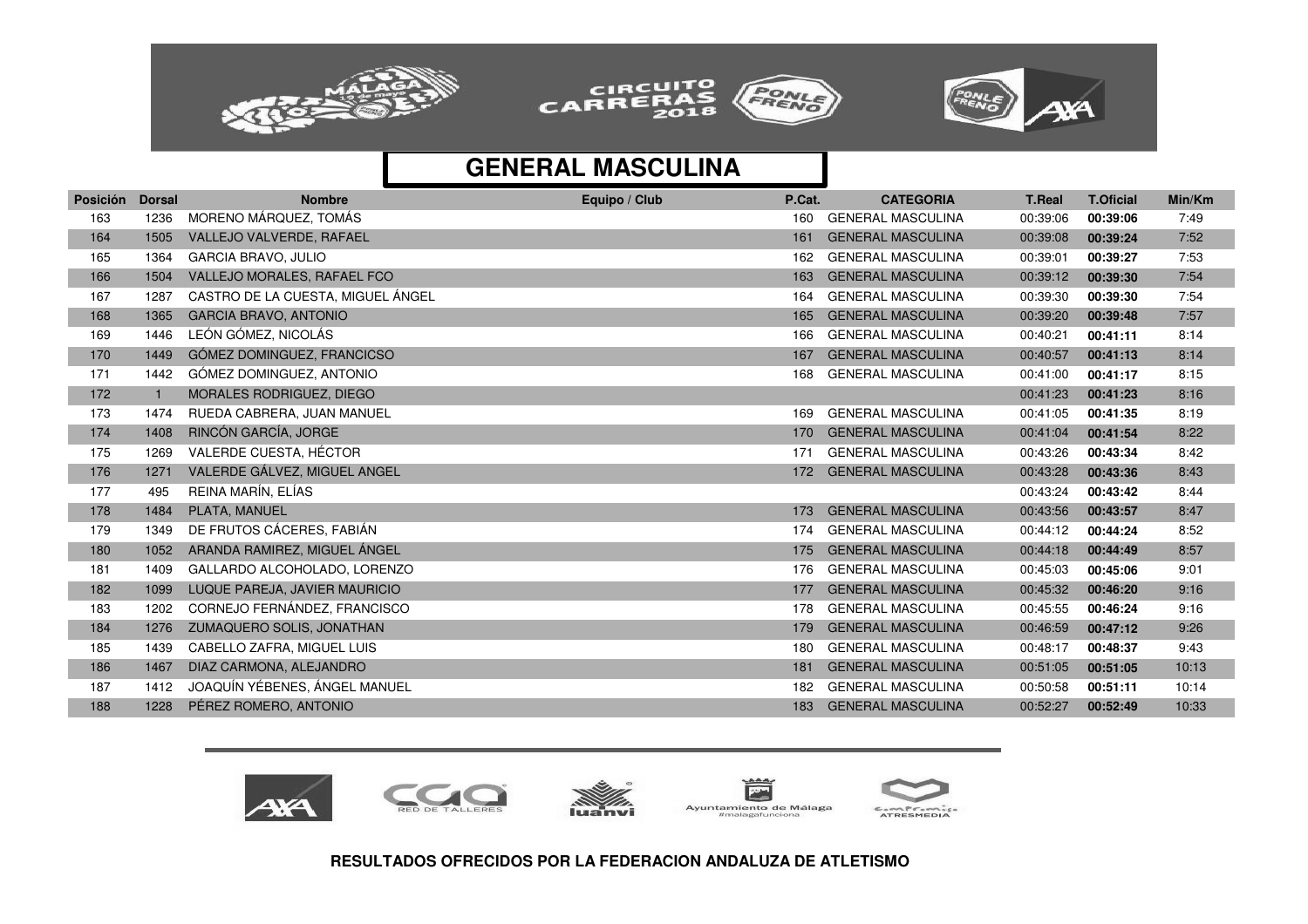





| Posición       | <b>Dorsal</b> | <b>Nombre</b>                    | Equipo / Club | P.Cat.          | <b>CATEGORIA</b>        | <b>T.Real</b> | <b>T.Oficial</b> | Min/Km |
|----------------|---------------|----------------------------------|---------------|-----------------|-------------------------|---------------|------------------|--------|
|                | 1422          | MARTIN FERNANDEZ, TRINIDAD       |               |                 | <b>GENERAL FEMENINA</b> | 00:17:47      | 00:17:48         | 3:33   |
| $\overline{2}$ | 1389          | BAÑASCO GUILLÉN, CLAUDIA         |               | $\overline{2}$  | <b>GENERAL FEMENINA</b> | 00:18:14      | 00:18:14         | 3:38   |
| 3              | 1427          | TIRADO FRIAS, ANGELA             |               | 3               | <b>GENERAL FEMENINA</b> | 00:18:36      | 00:18:38         | 3:43   |
| $\overline{4}$ | 1008          | FERNANDEZ MATEO, LEILA           |               | 4               | <b>GENERAL FEMENINA</b> | 00:18:57      | 00:18:57         | 3:47   |
| 5              | 1378          | MAYORGA DÍAZ, CANDELA            |               | 5               | <b>GENERAL FEMENINA</b> | 00:19:21      | 00:19:23         | 3:52   |
| 6              | 1327          | <b>VELASCO TEJERA, ANA MARIA</b> |               | 6               | <b>GENERAL FEMENINA</b> | 00:19:36      | 00:19:39         | 3:55   |
| $\overline{7}$ | 1502          | MORINIGO, OLGA                   |               |                 | <b>GENERAL FEMENINA</b> | 00:19:48      | 00:19:50         | 3:58   |
| 8              | 1420          | DE HOYOS VALLEJO, ADELA ISABEL   |               | 8               | <b>GENERAL FEMENINA</b> | 00:20:26      | 00:20:26         | 4:05   |
| 9              | 1352          | CANTERO LUNA, INMA               |               | 9               | <b>GENERAL FEMENINA</b> | 00:21:10      | 00:21:21         | 4:16   |
| 10             | 1300          | <b>CARMONA, DELIA</b>            |               | $10^{\circ}$    | <b>GENERAL FEMENINA</b> | 00:21:20      | 00:21:25         | 4:17   |
| 11             | 1004          | SALGADO, IRENE                   |               | 11              | <b>GENERAL FEMENINA</b> | 00:21:34      | 00:21:34         | 4:18   |
| 12             | 1319          | MÁRQUEZ ZAMORANO, MARINA         |               | 12 <sup>2</sup> | <b>GENERAL FEMENINA</b> | 00:21:59      | 00:21:59         | 4:23   |
| 13             | 1472          | PALACIOS GARCIA, SANDRA          |               | 13              | <b>GENERAL FEMENINA</b> | 00:22:17      | 00:22:24         | 4:28   |
| 14             | 1135          | CAMARA CASTILLO, ROCIO           |               | 14              | <b>GENERAL FEMENINA</b> | 00:22:57      | 00:22:57         | 4:35   |
| 15             | 1405          | LUQUE CORPAS, SANDRA             |               | 15              | <b>GENERAL FEMENINA</b> | 00:22:56      | 00:22:57         | 4:35   |
| 16             | 1477          | PLAZA SERRENO, TERESA            |               | 16              | <b>GENERAL FEMENINA</b> | 00:23:11      | 00:23:11         | 4:38   |
| 17             | 1164          | GIRALDO ORTEGA, NATIVIDAD        |               | 17              | <b>GENERAL FEMENINA</b> | 00:23:12      | 00:23:15         | 4:39   |
| 18             | 1266          | MERLINI VIVAR, LAURA             |               | 18              | <b>GENERAL FEMENINA</b> | 00:23:29      | 00:23:29         | 4:41   |
| 19             | 1277          | GUZMÁN PÉREZ. BLANCA             |               | 19              | <b>GENERAL FEMENINA</b> | 00:23:33      | 00:23:33         | 4:42   |
| 20             | 1298          | SABORIDO SABORIDO, JOSEFA        |               | 20              | <b>GENERAL FEMENINA</b> | 00:23:41      | 00:23:54         | 4:46   |
| 21             | 1183          | ZAFRA GARCÍA, NURIA              |               | 21              | <b>GENERAL FEMENINA</b> | 00:23:56      | 00:24:04         | 4:48   |
| 22             | 1225          | SILVEIRA MALABO, LOLA            |               | 22              | <b>GENERAL FEMENINA</b> | 00:24:17      | 00:24:26         | 4:53   |
| 23             | 1149          | ALBALADEJO RUBIO, CARMEN         |               | 23              | <b>GENERAL FEMENINA</b> | 00:24:20      | 00:24:29         | 4:53   |
| 24             | 1035          | <b>GARROTE PARTIDO, MERCEDES</b> |               | 24              | <b>GENERAL FEMENINA</b> | 00:24:19      | 00:24:37         | 4:55   |
| 25             | 1219          | CRUZ CARDENAS, ELENA             |               | 25              | <b>GENERAL FEMENINA</b> | 00:24:45      | 00:24:46         | 4:57   |
| 26             | 1413          | MARTIN-PRIETO RUIZ, CRISTINA     |               | 26              | <b>GENERAL FEMENINA</b> | 00:24:43      | 00:24:49         | 4:57   |
| 27             | 1089          | FERNANDEZ ANDRADES, CARMEN       |               | 27              | <b>GENERAL FEMENINA</b> | 00:25:14      | 00:25:16         | 5:03   |









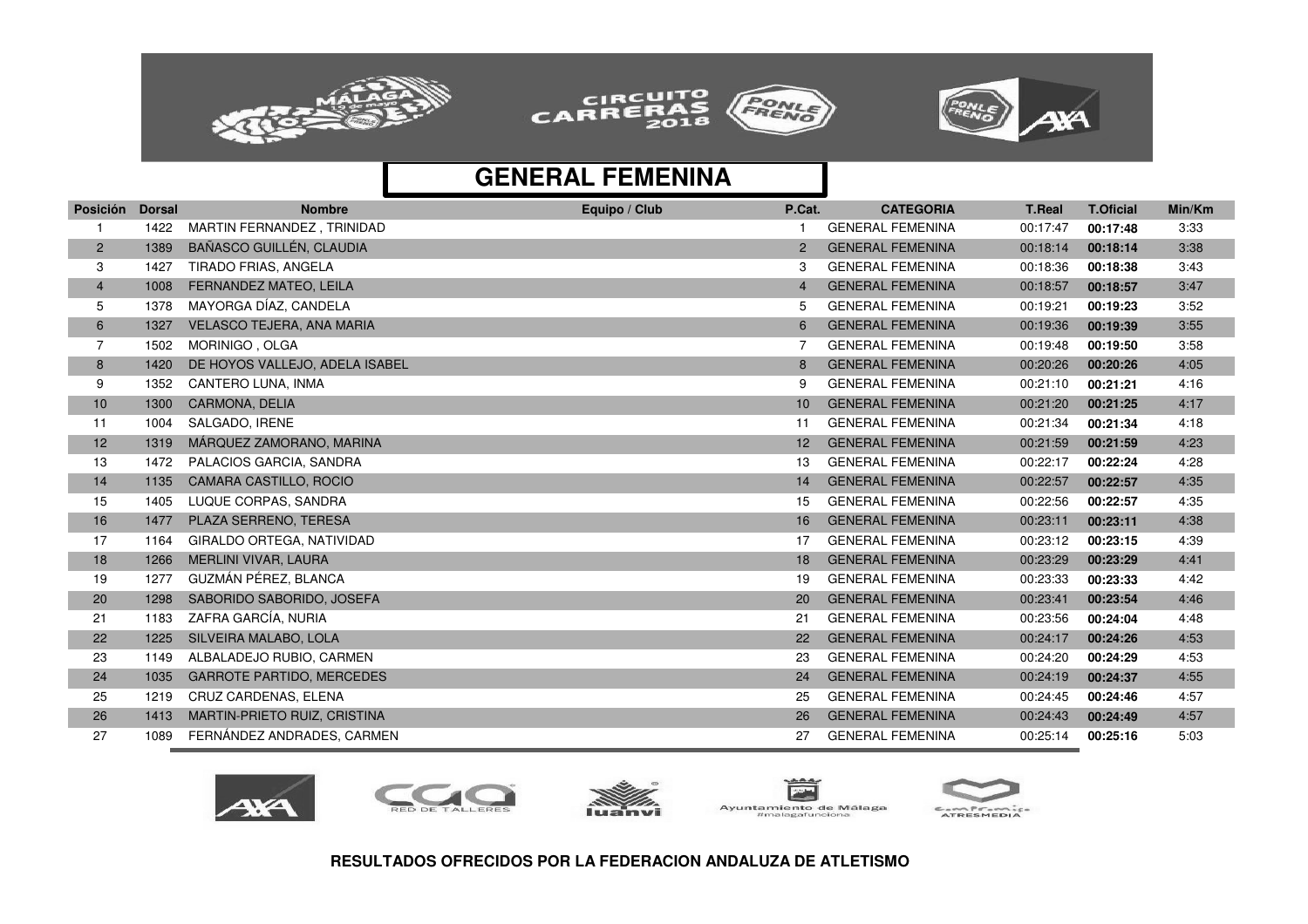





| Posición | <b>Dorsal</b> | <b>Nombre</b>                    | Equipo / Club | P.Cat. | <b>CATEGORIA</b>        | <b>T.Real</b> | <b>T.Oficial</b> | Min/Km |
|----------|---------------|----------------------------------|---------------|--------|-------------------------|---------------|------------------|--------|
| 28       | 1414          | MARTIN-PRIETO RUIZ, MARÍA JESÚS  |               | 28     | <b>GENERAL FEMENINA</b> | 00:25:19      | 00:25:19         | 5:03   |
| 29       | 1161          | MARTÍN JIMÉNEZ, MARÍA            |               | 29     | <b>GENERAL FEMENINA</b> | 00:25:19      | 00:25:29         | 5:05   |
| 30       | 1162          | CABELLO ROMERO, ANA              |               | 30     | <b>GENERAL FEMENINA</b> | 00:25:38      | 00:25:47         | 5:09   |
| 31       | 1160          | HERRERO ROMERO, VALLE            |               | 31     | <b>GENERAL FEMENINA</b> | 00:25:40      | 00:25:47         | 5:09   |
| 32       | 1494          | MENDEZ ROSADO, MONICA            |               | 32     | <b>GENERAL FEMENINA</b> | 00:25:14      | 00:25:48         | 5:09   |
| 33       | 1028          | GADEA MARBÁN, ADRIANA            |               | 33     | <b>GENERAL FEMENINA</b> | 00:25:14      | 00:25:48         | 5:09   |
| 34       | 1274          | LLAMAS DOMINGUEZ, VICTORIA       |               | 34     | <b>GENERAL FEMENINA</b> | 00:25:10      | 00:25:53         | 5:10   |
| 35       | 1126          | <b>GARCÍA CLAVIJO, BELEN</b>     |               | 35     | <b>GENERAL FEMENINA</b> | 00:25:58      | 00:25:58         | 5:11   |
| 36       | 1355          | <b>MORALES SALADO. ISABEL</b>    |               | 36     | <b>GENERAL FEMENINA</b> | 00:25:49      | 00:25:58         | 5:11   |
| 37       | 1175          | MATAS POSADAS, EVA MARÍA         |               | 37     | <b>GENERAL FEMENINA</b> | 00:25:59      | 00:25:59         | 5:11   |
| 38       | 1174          | FERNÁNDEZ CEREZO, ELISABETH      |               | 38     | <b>GENERAL FEMENINA</b> | 00:25:45      | 00:26:00         | 5:12   |
| 39       | 1344          | SANDINO ÁVILA, FLORES            |               | 39     | <b>GENERAL FEMENINA</b> | 00:25:42      | 00:26:05         | 5:13   |
| 40       | 1454          | VICARIO VEREDA, MARÍA            |               | 40     | <b>GENERAL FEMENINA</b> | 00:25:56      | 00:26:05         | 5:13   |
| 41       | 1147          | MARTINEZ RODAS, VALERIA          |               | 41     | <b>GENERAL FEMENINA</b> | 00:26:03      | 00:26:10         | 5:14   |
| 42       | 1459          | EUSEBIO GARCÍA, IRENE            |               | 42     | <b>GENERAL FEMENINA</b> | 00:26:04      | 00:26:11         | 5:14   |
| 43       | 1388          | RAMIREZ DOMINGUEZ, CARMEN        |               | 43     | <b>GENERAL FEMENINA</b> | 00:26:08      | 00:26:12         | 5:14   |
| 44       | 1500          | SANCHEZ CASTAÑO, MARIA DEL MAR   |               | 44     | <b>GENERAL FEMENINA</b> | 00:25:47      | 00:26:17         | 5:15   |
| 45       | 1239          | PÉREZ NÚÑEZ, MARGARITA           |               | 45     | <b>GENERAL FEMENINA</b> | 00:26:21      | 00:26:32         | 5:18   |
| 46       | 1172          | NÚÑEZ GÁMEZ, AINARA              |               | 46     | <b>GENERAL FEMENINA</b> | 00:26:20      | 00:26:40         | 5:20   |
| 47       | 1215          | RAYA MANTILLA DE LOS RÍOS, LUISA |               | 47     | <b>GENERAL FEMENINA</b> | 00:26:13      | 00:26:41         | 5:20   |
| 48       | 1163          | GIL ORTEGA, BELÉN                |               | 48     | <b>GENERAL FEMENINA</b> | 00:26:43      | 00:26:45         | 5:21   |
| 49       | 1278          | JIMÉNEZ GONZÁLEZ, NATALIA        |               | 49     | <b>GENERAL FEMENINA</b> | 00:26:15      | 00:26:59         | 5:23   |
| 50       | 1340          | JIMÉNEZ GÓMEZ, CARMEN            |               | 50     | <b>GENERAL FEMENINA</b> | 00:26:43      | 00:27:02         | 5:24   |
| 51       | 1034          | RUIZ GALLEGO, PAOLA              |               | 51     | <b>GENERAL FEMENINA</b> | 00:26:45      | 00:27:03         | 5:24   |
| 52       | 1460          | JIMÉNEZ BERLANGA, ROSARIO        |               | 52     | <b>GENERAL FEMENINA</b> | 00:27:01      | 00:27:08         | 5:25   |
| 53       | 1445          | LEÓN GÓMEZ, DANIELA              |               | 53     | <b>GENERAL FEMENINA</b> | 00:27:06      | 00:27:10         | 5:26   |
| 54       | 1322          | RODRÍGUEZ BARBA, SANDRA          |               | 54     | <b>GENERAL FEMENINA</b> | 00:27:08      | 00:27:19         | 5:27   |









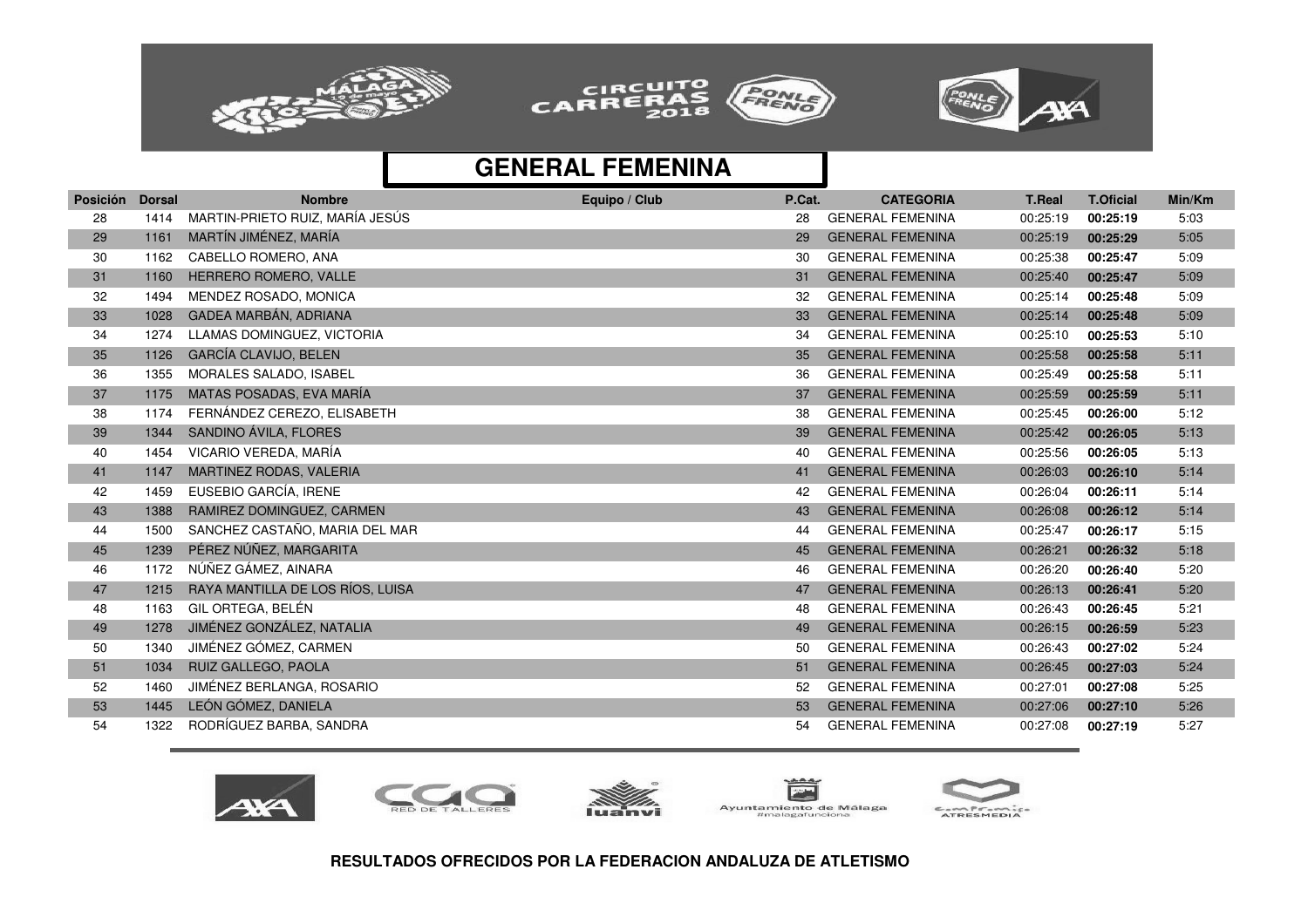

![](_page_9_Picture_1.jpeg)

![](_page_9_Picture_2.jpeg)

| Posición | <b>Dorsal</b> | <b>Nombre</b>                     | Equipo / Club | P.Cat. | <b>CATEGORIA</b>        | <b>T.Real</b> | <b>T.Oficial</b> | Min/Km |
|----------|---------------|-----------------------------------|---------------|--------|-------------------------|---------------|------------------|--------|
| 55       | 1056          | VAQUERO, EVA                      |               | 55     | <b>GENERAL FEMENINA</b> | 00:26:36      | 00:27:25         | 5:29   |
| 56       | 1011          | LÒPEZ GÒMEZ, MARIA ÁNGELES        |               | 56     | <b>GENERAL FEMENINA</b> | 00:26:50      | 00:27:27         | 5:29   |
| 57       | 1016          | HERRERA APARICIO, MARIA ALEJANDRA |               | 57     | <b>GENERAL FEMENINA</b> | 00:27:21      | 00:27:33         | 5:30   |
| 58       | 1116          | ANDREU ALVARADO, ANA ISABEL       |               | 58     | <b>GENERAL FEMENINA</b> | 00:27:11      | 00:27:37         | 5:31   |
| 59       | 1111          | CAMPBELL, LINDSEY                 |               | 59     | <b>GENERAL FEMENINA</b> | 00:27:32      | 00:27:45         | 5:33   |
| 60       | 1282          | <b>GARCIA RODRIGUEZ, AMELIA</b>   |               | 60     | <b>GENERAL FEMENINA</b> | 00:27:26      | 00:27:53         | 5:34   |
| 61       | 1196          | DÍAZ NADALES, LAURA               |               | 61     | <b>GENERAL FEMENINA</b> | 00:27:26      | 00:27:53         | 5:34   |
| 62       | 1197          | SOLAR SALIDO, MILENA MARIA        |               | 62     | <b>GENERAL FEMENINA</b> | 00:27:40      | 00:27:56         | 5:35   |
| 63       | 1216          | RAYA MANTILLA DE LOS RÍOS, MARÍA  |               | 63     | <b>GENERAL FEMENINA</b> | 00:27:25      | 00:27:57         | 5:35   |
| 64       | 1061          | GOMEZ GAVILAN, ROCÍO              |               | 64     | <b>GENERAL FEMENINA</b> | 00:27:51      | 00:28:00         | 5:36   |
| 65       | 1424          | PÉREZ GUINEA, LOLA                |               | 65     | <b>GENERAL FEMENINA</b> | 00:27:59      | 00:28:10         | 5:38   |
| 66       | 1124          | RUIZ PEÑA, MARI CARMEN            |               | 66     | <b>GENERAL FEMENINA</b> | 00:27:45      | 00:28:12         | 5:38   |
| 67       | 547           | ROMERO REDONDO, BEATRIZ           |               |        |                         | 00:28:07      | 00:28:19         | 5:39   |
| 68       | 168           | ARIAS ESCAÑO, VICTORIA            |               |        |                         | 00:28:08      | 00:28:19         | 5:39   |
| 69       | 1213          | CARBONELL PINTO, GLORIA           |               | 67     | <b>GENERAL FEMENINA</b> | 00:28:13      | 00:28:21         | 5:40   |
| 70       | 1473          | <b>GONZALEZ GALAN, MILAGROS</b>   |               | 68     | <b>GENERAL FEMENINA</b> | 00:28:12      | 00:28:21         | 5:40   |
| 71       | 1374          | LARA RUIZ, CANDELA                |               | 69     | <b>GENERAL FEMENINA</b> | 00:28:07      | 00:28:25         | 5:41   |
| 72       | 1207          | FÚNEZ DE ARCOS, CARMEN            |               | 70     | <b>GENERAL FEMENINA</b> | 00:27:59      | 00:28:34         | 5:42   |
| 73       | 1208          | GONZÁLEZ VALERO, LORENA           |               | 71     | <b>GENERAL FEMENINA</b> | 00:28:00      | 00:28:35         | 5:43   |
| 74       | 91            | <b>BEY, LORENA</b>                |               |        |                         | 00:28:27      | 00:28:38         | 5:43   |
| 75       | 1082          | CAMPOS BRAVO, MARIA               |               | 72     | <b>GENERAL FEMENINA</b> | 00:28:05      | 00:28:39         | 5:43   |
| 76       | 1367          | LÓPEZ FISCAL, LUCÍA               |               | 73     | <b>GENERAL FEMENINA</b> | 00:28:06      | 00:28:43         | 5:44   |
| 77       | 1371          | PLATA RUIZ, NATALIA               |               | 74     | <b>GENERAL FEMENINA</b> | 00:28:08      | 00:28:44         | 5:44   |
| 78       | 1010          | RUEDA CANO, SUSANA                |               | 75     | <b>GENERAL FEMENINA</b> | 00:28:03      | 00:28:44         | 5:44   |
| 79       | 1112          | FERNÁNDEZ SÁNCHEZ, PATRICIA       |               | 76     | <b>GENERAL FEMENINA</b> | 00:28:28      | 00:28:47         | 5:45   |
| 80       | 1455          | CHOA FARÍAS, ANDRE LORENA         |               | 77     | <b>GENERAL FEMENINA</b> | 00:28:27      | 00:29:05         | 5:49   |
| 81       | 1209          | RODRIGUEZ RAMOS, TAMARA           |               | 78     | <b>GENERAL FEMENINA</b> | 00:28:30      | 00:29:05         | 5:49   |

![](_page_9_Picture_5.jpeg)

![](_page_9_Picture_6.jpeg)

![](_page_9_Picture_7.jpeg)

![](_page_9_Picture_8.jpeg)

![](_page_9_Picture_9.jpeg)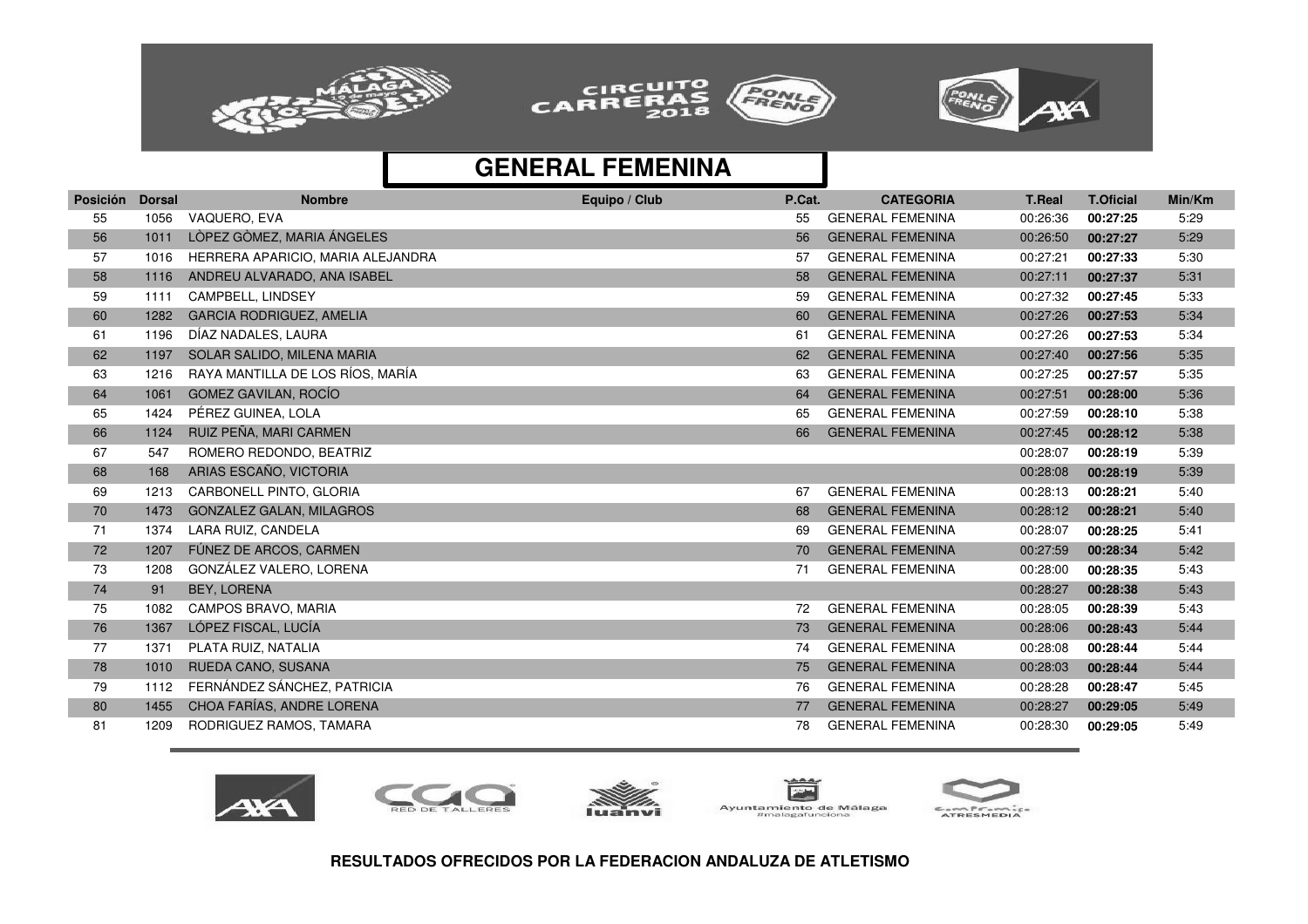![](_page_10_Picture_0.jpeg)

![](_page_10_Picture_1.jpeg)

![](_page_10_Picture_2.jpeg)

| <b>Posición</b> | <b>Dorsal</b> | <b>Nombre</b>                  | Equipo / Club | P.Cat.           | <b>CATEGORIA</b>        | <b>T.Real</b> | <b>T.Oficial</b> | Min/Km |
|-----------------|---------------|--------------------------------|---------------|------------------|-------------------------|---------------|------------------|--------|
| 82              | 1245          | GONZÁLEZ MOLINA, ROCÍO         |               | 79               | <b>GENERAL FEMENINA</b> | 00:28:35      | 00:29:08         | 5:49   |
| 83              | 1305          | <b>GARCIA PORRAS, ELENA</b>    |               | 80               | <b>GENERAL FEMENINA</b> | 00:28:49      | 00:29:14         | 5:50   |
| 84              | 1240          | <b>BOOTELLO GARCIA, ELVIRA</b> |               | 81               | <b>GENERAL FEMENINA</b> | 00:29:03      | 00:29:15         | 5:51   |
| 85              | 1068          | GARCÍA RUIZ, ELENA             |               | 82               | <b>GENERAL FEMENINA</b> | 00:29:03      | 00:29:15         | 5:51   |
| 86              | 1039          | ROMERO SAUCEDO, VEREDAS        |               | 83               | <b>GENERAL FEMENINA</b> | 00:28:47      | 00:29:20         | 5:52   |
| 87              | 1070          | GONZÁLEZ GARCÍA, ALBA          |               | 84               | <b>GENERAL FEMENINA</b> | 00:29:17      | 00:29:29         | 5:53   |
| 88              | 1457          | ORELLANA CABALÍN, PAULA        |               | 85               | <b>GENERAL FEMENINA</b> | 00:29:24      | 00:29:46         | 5:57   |
| 89              | 1464          | GIL BENITEZ, ANA               |               | 86               | <b>GENERAL FEMENINA</b> | 00:29:12      | 00:29:47         | 5:57   |
| 90              | 1115          | CABALÍN ROBLES, INMACULADA     |               | 87               | <b>GENERAL FEMENINA</b> | 00:29:30      | 00:29:52         | 5:58   |
| 91              | 1094          | <b>CASAS RODRIGUEZ, IRENE</b>  |               | 88               | <b>GENERAL FEMENINA</b> | 00:29:38      | 00:29:57         | 5:59   |
| 92              | 1046          | EXPÓSITO MORILLAS, PILAR       |               | 89               | <b>GENERAL FEMENINA</b> | 00:29:34      | 00:30:07         | 6:01   |
| 93              | 1257          | <b>VILLADA LOPEZ, PAULA</b>    |               | 90               | <b>GENERAL FEMENINA</b> | 00:29:31      | 00:30:10         | 6:02   |
| 94              | 1195          | SALIDO MORALES, PILAR          |               | 91               | <b>GENERAL FEMENINA</b> | 00:29:55      | 00:30:12         | 6:02   |
| 95              | 1131          | <b>BASTIDA MARTOS, NURIA</b>   |               | 92               | <b>GENERAL FEMENINA</b> | 00:29:32      | 00:30:16         | 6:03   |
| 96              | 1358          | <b>MORALES ROMERO, LAURA</b>   |               | 93               | <b>GENERAL FEMENINA</b> | 00:29:38      | 00:30:25         | 6:05   |
| 97              | 1093          | RODRIGUEZ RICO, SOLEDAD        |               | 94               | <b>GENERAL FEMENINA</b> | 00:30:16      | 00:30:34         | 6:06   |
| 98              | 1255          | LÓPEZ BELMONTE, MARÍA          |               | 95               | <b>GENERAL FEMENINA</b> | 00:29:54      | 00:30:34         | 6:06   |
| 99              | 1418          | <b>CEA FONT, MARIA BELEN</b>   |               | 96               | <b>GENERAL FEMENINA</b> | 00:29:55      | 00:30:34         | 6:06   |
| 100             | 1377          | ESCUADRA, LYNNE                |               | 97               | <b>GENERAL FEMENINA</b> | 00:29:57      | 00:30:38         | 6:07   |
| 101             | 1318          | <b>GUARDEÑO FERRER, ELENA</b>  |               | 98               | <b>GENERAL FEMENINA</b> | 00:30:15      | 00:30:40         | 6:08   |
| 102             | 1399          | LÓPEZ ESTEBAN, TERESA          |               | 99               | <b>GENERAL FEMENINA</b> | 00:30:33      | 00:30:41         | 6:08   |
| 103             | 1192          | LÓPEZ MUÑOZ, MARIBEL           |               | 100              | <b>GENERAL FEMENINA</b> | 00:30:52      | 00:30:52         | 6:10   |
| 104             | 1031          | ALONSO MONREAL, NURIA          |               | 101              | <b>GENERAL FEMENINA</b> | 00:30:47      | 00:31:07         | 6:13   |
| 105             | 1495          | TENORIO GARCIA, MARIA TERESA   |               | 102 <sub>1</sub> | <b>GENERAL FEMENINA</b> | 00:30:34      | 00:31:10         | 6:14   |
| 106             | 1360          | RODRÍGUEZ PINOS, PILAR         |               | 103              | <b>GENERAL FEMENINA</b> | 00:31:19      | 00:31:29         | 6:17   |
| 107             | 1337          | FERNANDEZ, CLAUDIA             |               | 104              | <b>GENERAL FEMENINA</b> | 00:31:18      | 00:31:29         | 6:17   |
| 108             | 1469          | CRESPO OLIVA, EDELIS           |               | 105              | <b>GENERAL FEMENINA</b> | 00:30:51      | 00:31:29         | 6:17   |

![](_page_10_Picture_5.jpeg)

![](_page_10_Picture_6.jpeg)

![](_page_10_Picture_7.jpeg)

![](_page_10_Picture_8.jpeg)

![](_page_10_Picture_9.jpeg)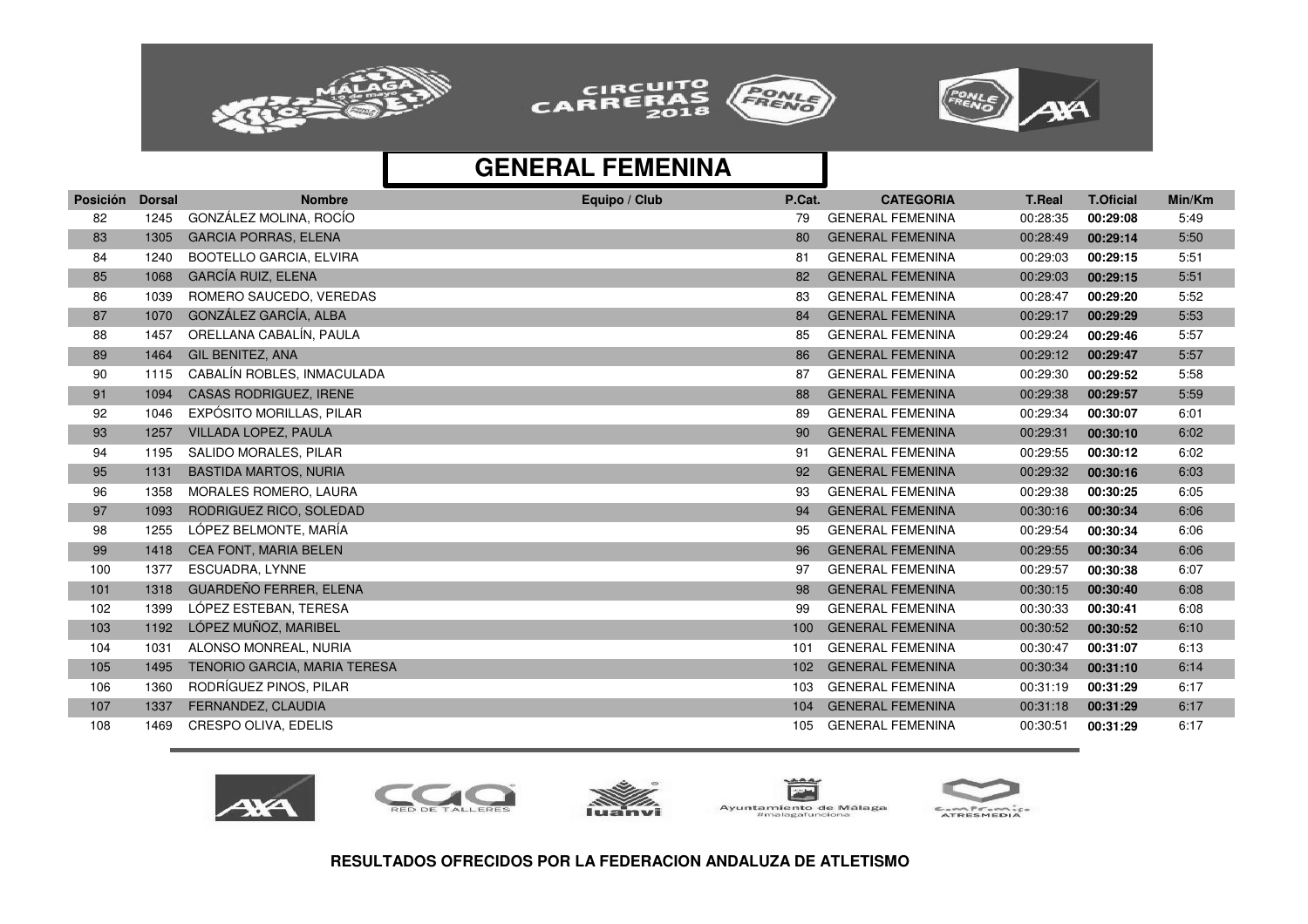![](_page_11_Picture_0.jpeg)

![](_page_11_Picture_1.jpeg)

![](_page_11_Picture_2.jpeg)

| GONZALEZ DOMINGUEZ, LUCIA<br><b>GENERAL FEMENINA</b><br>109<br>1465<br>00:31:17<br>6:18<br>106<br>00:31:31<br><b>GENERAL FEMENINA</b><br>DOMINGUEZ TORREBLANCA, INMACULADA<br>00:31:15<br>110<br>1323<br>00:31:31<br>6:18<br>107<br>HIGELMO LÓPEZ DE BUSTAMANTE, ALICIA<br>00:31:24<br>6:19<br>111<br>166<br>00:31:36<br>112<br><b>STAHL, LINDA</b><br><b>GENERAL FEMENINA</b><br>00:31:14<br>6:20<br>1177<br>00:31:41<br>108<br>1176<br>ESPINOSA MENA, PATRICIA<br><b>GENERAL FEMENINA</b><br>00:31:20<br>113<br>109<br>00:31:44<br>6:20<br><b>GENERAL FEMENINA</b><br>114<br>CARRASCO DOMINGUEZ, JOSEFA ELENA<br>00:31:25<br>6:21<br>1249<br>110<br>00:31:48<br><b>GENERAL FEMENINA</b><br>115<br>1152<br>LEDESMA MARTIN, ROCIO<br>00:31:04<br>6:21<br>111<br>00:31:49<br>FERNANDEZ PEREZ, MARIA ELENA<br><b>GENERAL FEMENINA</b><br>116<br>00:31:27<br>6:22<br>1247<br>112<br>00:31:51<br><b>BASTIDA MARTOS, VERÓNICA</b><br><b>GENERAL FEMENINA</b><br>117<br>1129<br>00:31:09<br>00:31:52<br>6:22<br>113<br>118<br>ATCEKEN, DERYA<br><b>GENERAL FEMENINA</b><br>6:23<br>1497<br>00:31:24<br>114<br>00:31:56<br>RUIZ DE LARA, ALMUDENA<br><b>GENERAL FEMENINA</b><br>00:31:23<br>119<br>1260<br>115<br>00:31:56<br>6:23<br><b>CARRION RAMOS, PILAR MARIA</b><br>00:31:21<br>6:23<br>120<br>674<br>00:31:59<br><b>GAMBERO MOLINA, DANIELA</b><br><b>GENERAL FEMENINA</b><br>00:31:33<br>00:32:01<br>6:24<br>121<br>1002<br>116<br><b>GENERAL FEMENINA</b><br>122<br>1212<br>VAN HILST, CHANTAL<br>00:31:31<br>6:25<br>117<br>00:32:05<br>LOJO PEDROSA, GEMA<br><b>GENERAL FEMENINA</b><br>123<br>1234<br>00:31:19<br>6:25<br>118<br>00:32:08<br>DOMÍNGUEZ GUZMÁN, ANA BELÉN<br><b>GENERAL FEMENINA</b><br>124<br>1478<br>00:31:40<br>6:26<br>119<br>00:32:10<br>DOMÍNGUEZ GUZMAN, ANTONIA<br><b>GENERAL FEMENINA</b><br>125<br>1479<br>00:31:43<br>6:26<br>120<br>00:32:13<br>ZARCO GONZÁLEZ, PAQUI<br><b>GENERAL FEMENINA</b><br>6:27<br>126<br>1450<br>00:31:43<br>00:32:15<br>121<br>127<br><b>GARCIA MONTIEL, CARMEN</b><br><b>GENERAL FEMENINA</b><br>1057<br>00:31:45<br>6:27<br>122<br>00:32:19<br>ROMÁN, MARÍA<br><b>GENERAL FEMENINA</b><br>128<br>1253<br>00:31:46<br>00:32:21<br>6:28<br>123<br><b>GENERAL FEMENINA</b><br>129<br>RUEDA, MARIA JESUS<br>00:32:29<br>1088<br>6:31<br>124<br>00:32:35<br>GUERRA GRANJO, EVA MARÍA<br><b>GENERAL FEMENINA</b><br>130<br>00:31:50<br>6:31<br>1291<br>125<br>00:32:36<br>1289<br>EZQUERRA GUERRA, IRENE<br><b>GENERAL FEMENINA</b><br>00:31:53<br>6:31<br>131<br>126<br>00:32:36 | <b>Posición</b> | <b>Dorsal</b> | <b>Nombre</b>               | Equipo / Club | P.Cat. | <b>CATEGORIA</b>        | <b>T.Real</b> | <b>T.Oficial</b> | Min/Km |
|-------------------------------------------------------------------------------------------------------------------------------------------------------------------------------------------------------------------------------------------------------------------------------------------------------------------------------------------------------------------------------------------------------------------------------------------------------------------------------------------------------------------------------------------------------------------------------------------------------------------------------------------------------------------------------------------------------------------------------------------------------------------------------------------------------------------------------------------------------------------------------------------------------------------------------------------------------------------------------------------------------------------------------------------------------------------------------------------------------------------------------------------------------------------------------------------------------------------------------------------------------------------------------------------------------------------------------------------------------------------------------------------------------------------------------------------------------------------------------------------------------------------------------------------------------------------------------------------------------------------------------------------------------------------------------------------------------------------------------------------------------------------------------------------------------------------------------------------------------------------------------------------------------------------------------------------------------------------------------------------------------------------------------------------------------------------------------------------------------------------------------------------------------------------------------------------------------------------------------------------------------------------------------------------------------------------------------------------------------------------------------------------------------------------------------------------------------------------------------------------------------------------------------------------|-----------------|---------------|-----------------------------|---------------|--------|-------------------------|---------------|------------------|--------|
|                                                                                                                                                                                                                                                                                                                                                                                                                                                                                                                                                                                                                                                                                                                                                                                                                                                                                                                                                                                                                                                                                                                                                                                                                                                                                                                                                                                                                                                                                                                                                                                                                                                                                                                                                                                                                                                                                                                                                                                                                                                                                                                                                                                                                                                                                                                                                                                                                                                                                                                                           |                 |               |                             |               |        |                         |               |                  |        |
|                                                                                                                                                                                                                                                                                                                                                                                                                                                                                                                                                                                                                                                                                                                                                                                                                                                                                                                                                                                                                                                                                                                                                                                                                                                                                                                                                                                                                                                                                                                                                                                                                                                                                                                                                                                                                                                                                                                                                                                                                                                                                                                                                                                                                                                                                                                                                                                                                                                                                                                                           |                 |               |                             |               |        |                         |               |                  |        |
|                                                                                                                                                                                                                                                                                                                                                                                                                                                                                                                                                                                                                                                                                                                                                                                                                                                                                                                                                                                                                                                                                                                                                                                                                                                                                                                                                                                                                                                                                                                                                                                                                                                                                                                                                                                                                                                                                                                                                                                                                                                                                                                                                                                                                                                                                                                                                                                                                                                                                                                                           |                 |               |                             |               |        |                         |               |                  |        |
|                                                                                                                                                                                                                                                                                                                                                                                                                                                                                                                                                                                                                                                                                                                                                                                                                                                                                                                                                                                                                                                                                                                                                                                                                                                                                                                                                                                                                                                                                                                                                                                                                                                                                                                                                                                                                                                                                                                                                                                                                                                                                                                                                                                                                                                                                                                                                                                                                                                                                                                                           |                 |               |                             |               |        |                         |               |                  |        |
|                                                                                                                                                                                                                                                                                                                                                                                                                                                                                                                                                                                                                                                                                                                                                                                                                                                                                                                                                                                                                                                                                                                                                                                                                                                                                                                                                                                                                                                                                                                                                                                                                                                                                                                                                                                                                                                                                                                                                                                                                                                                                                                                                                                                                                                                                                                                                                                                                                                                                                                                           |                 |               |                             |               |        |                         |               |                  |        |
|                                                                                                                                                                                                                                                                                                                                                                                                                                                                                                                                                                                                                                                                                                                                                                                                                                                                                                                                                                                                                                                                                                                                                                                                                                                                                                                                                                                                                                                                                                                                                                                                                                                                                                                                                                                                                                                                                                                                                                                                                                                                                                                                                                                                                                                                                                                                                                                                                                                                                                                                           |                 |               |                             |               |        |                         |               |                  |        |
|                                                                                                                                                                                                                                                                                                                                                                                                                                                                                                                                                                                                                                                                                                                                                                                                                                                                                                                                                                                                                                                                                                                                                                                                                                                                                                                                                                                                                                                                                                                                                                                                                                                                                                                                                                                                                                                                                                                                                                                                                                                                                                                                                                                                                                                                                                                                                                                                                                                                                                                                           |                 |               |                             |               |        |                         |               |                  |        |
|                                                                                                                                                                                                                                                                                                                                                                                                                                                                                                                                                                                                                                                                                                                                                                                                                                                                                                                                                                                                                                                                                                                                                                                                                                                                                                                                                                                                                                                                                                                                                                                                                                                                                                                                                                                                                                                                                                                                                                                                                                                                                                                                                                                                                                                                                                                                                                                                                                                                                                                                           |                 |               |                             |               |        |                         |               |                  |        |
|                                                                                                                                                                                                                                                                                                                                                                                                                                                                                                                                                                                                                                                                                                                                                                                                                                                                                                                                                                                                                                                                                                                                                                                                                                                                                                                                                                                                                                                                                                                                                                                                                                                                                                                                                                                                                                                                                                                                                                                                                                                                                                                                                                                                                                                                                                                                                                                                                                                                                                                                           |                 |               |                             |               |        |                         |               |                  |        |
|                                                                                                                                                                                                                                                                                                                                                                                                                                                                                                                                                                                                                                                                                                                                                                                                                                                                                                                                                                                                                                                                                                                                                                                                                                                                                                                                                                                                                                                                                                                                                                                                                                                                                                                                                                                                                                                                                                                                                                                                                                                                                                                                                                                                                                                                                                                                                                                                                                                                                                                                           |                 |               |                             |               |        |                         |               |                  |        |
|                                                                                                                                                                                                                                                                                                                                                                                                                                                                                                                                                                                                                                                                                                                                                                                                                                                                                                                                                                                                                                                                                                                                                                                                                                                                                                                                                                                                                                                                                                                                                                                                                                                                                                                                                                                                                                                                                                                                                                                                                                                                                                                                                                                                                                                                                                                                                                                                                                                                                                                                           |                 |               |                             |               |        |                         |               |                  |        |
|                                                                                                                                                                                                                                                                                                                                                                                                                                                                                                                                                                                                                                                                                                                                                                                                                                                                                                                                                                                                                                                                                                                                                                                                                                                                                                                                                                                                                                                                                                                                                                                                                                                                                                                                                                                                                                                                                                                                                                                                                                                                                                                                                                                                                                                                                                                                                                                                                                                                                                                                           |                 |               |                             |               |        |                         |               |                  |        |
|                                                                                                                                                                                                                                                                                                                                                                                                                                                                                                                                                                                                                                                                                                                                                                                                                                                                                                                                                                                                                                                                                                                                                                                                                                                                                                                                                                                                                                                                                                                                                                                                                                                                                                                                                                                                                                                                                                                                                                                                                                                                                                                                                                                                                                                                                                                                                                                                                                                                                                                                           |                 |               |                             |               |        |                         |               |                  |        |
|                                                                                                                                                                                                                                                                                                                                                                                                                                                                                                                                                                                                                                                                                                                                                                                                                                                                                                                                                                                                                                                                                                                                                                                                                                                                                                                                                                                                                                                                                                                                                                                                                                                                                                                                                                                                                                                                                                                                                                                                                                                                                                                                                                                                                                                                                                                                                                                                                                                                                                                                           |                 |               |                             |               |        |                         |               |                  |        |
|                                                                                                                                                                                                                                                                                                                                                                                                                                                                                                                                                                                                                                                                                                                                                                                                                                                                                                                                                                                                                                                                                                                                                                                                                                                                                                                                                                                                                                                                                                                                                                                                                                                                                                                                                                                                                                                                                                                                                                                                                                                                                                                                                                                                                                                                                                                                                                                                                                                                                                                                           |                 |               |                             |               |        |                         |               |                  |        |
|                                                                                                                                                                                                                                                                                                                                                                                                                                                                                                                                                                                                                                                                                                                                                                                                                                                                                                                                                                                                                                                                                                                                                                                                                                                                                                                                                                                                                                                                                                                                                                                                                                                                                                                                                                                                                                                                                                                                                                                                                                                                                                                                                                                                                                                                                                                                                                                                                                                                                                                                           |                 |               |                             |               |        |                         |               |                  |        |
|                                                                                                                                                                                                                                                                                                                                                                                                                                                                                                                                                                                                                                                                                                                                                                                                                                                                                                                                                                                                                                                                                                                                                                                                                                                                                                                                                                                                                                                                                                                                                                                                                                                                                                                                                                                                                                                                                                                                                                                                                                                                                                                                                                                                                                                                                                                                                                                                                                                                                                                                           |                 |               |                             |               |        |                         |               |                  |        |
|                                                                                                                                                                                                                                                                                                                                                                                                                                                                                                                                                                                                                                                                                                                                                                                                                                                                                                                                                                                                                                                                                                                                                                                                                                                                                                                                                                                                                                                                                                                                                                                                                                                                                                                                                                                                                                                                                                                                                                                                                                                                                                                                                                                                                                                                                                                                                                                                                                                                                                                                           |                 |               |                             |               |        |                         |               |                  |        |
|                                                                                                                                                                                                                                                                                                                                                                                                                                                                                                                                                                                                                                                                                                                                                                                                                                                                                                                                                                                                                                                                                                                                                                                                                                                                                                                                                                                                                                                                                                                                                                                                                                                                                                                                                                                                                                                                                                                                                                                                                                                                                                                                                                                                                                                                                                                                                                                                                                                                                                                                           |                 |               |                             |               |        |                         |               |                  |        |
|                                                                                                                                                                                                                                                                                                                                                                                                                                                                                                                                                                                                                                                                                                                                                                                                                                                                                                                                                                                                                                                                                                                                                                                                                                                                                                                                                                                                                                                                                                                                                                                                                                                                                                                                                                                                                                                                                                                                                                                                                                                                                                                                                                                                                                                                                                                                                                                                                                                                                                                                           |                 |               |                             |               |        |                         |               |                  |        |
|                                                                                                                                                                                                                                                                                                                                                                                                                                                                                                                                                                                                                                                                                                                                                                                                                                                                                                                                                                                                                                                                                                                                                                                                                                                                                                                                                                                                                                                                                                                                                                                                                                                                                                                                                                                                                                                                                                                                                                                                                                                                                                                                                                                                                                                                                                                                                                                                                                                                                                                                           |                 |               |                             |               |        |                         |               |                  |        |
|                                                                                                                                                                                                                                                                                                                                                                                                                                                                                                                                                                                                                                                                                                                                                                                                                                                                                                                                                                                                                                                                                                                                                                                                                                                                                                                                                                                                                                                                                                                                                                                                                                                                                                                                                                                                                                                                                                                                                                                                                                                                                                                                                                                                                                                                                                                                                                                                                                                                                                                                           |                 |               |                             |               |        |                         |               |                  |        |
|                                                                                                                                                                                                                                                                                                                                                                                                                                                                                                                                                                                                                                                                                                                                                                                                                                                                                                                                                                                                                                                                                                                                                                                                                                                                                                                                                                                                                                                                                                                                                                                                                                                                                                                                                                                                                                                                                                                                                                                                                                                                                                                                                                                                                                                                                                                                                                                                                                                                                                                                           |                 |               |                             |               |        |                         |               |                  |        |
|                                                                                                                                                                                                                                                                                                                                                                                                                                                                                                                                                                                                                                                                                                                                                                                                                                                                                                                                                                                                                                                                                                                                                                                                                                                                                                                                                                                                                                                                                                                                                                                                                                                                                                                                                                                                                                                                                                                                                                                                                                                                                                                                                                                                                                                                                                                                                                                                                                                                                                                                           | 132             | 1014          | <b>GARCIA ELVIRA, IRENE</b> |               | 127    | <b>GENERAL FEMENINA</b> | 00:32:39      | 00:32:39         | 6:31   |
| <b>GENERAL FEMENINA</b><br>133<br>1018<br>FUENTES, ALMUDENA<br>00:31:58<br>6:32<br>128<br>00:32:41                                                                                                                                                                                                                                                                                                                                                                                                                                                                                                                                                                                                                                                                                                                                                                                                                                                                                                                                                                                                                                                                                                                                                                                                                                                                                                                                                                                                                                                                                                                                                                                                                                                                                                                                                                                                                                                                                                                                                                                                                                                                                                                                                                                                                                                                                                                                                                                                                                        |                 |               |                             |               |        |                         |               |                  |        |
| GUERRERO, ANA BELÉN<br><b>GENERAL FEMENINA</b><br>6:32<br>134<br>1017<br>00:32:01<br>00:32:42<br>129                                                                                                                                                                                                                                                                                                                                                                                                                                                                                                                                                                                                                                                                                                                                                                                                                                                                                                                                                                                                                                                                                                                                                                                                                                                                                                                                                                                                                                                                                                                                                                                                                                                                                                                                                                                                                                                                                                                                                                                                                                                                                                                                                                                                                                                                                                                                                                                                                                      |                 |               |                             |               |        |                         |               |                  |        |
| DEL POZO CARRILLO, MÓNICA<br><b>GENERAL FEMENINA</b><br>135<br>1045<br>00:32:23<br>6:34<br>130<br>00:32:52                                                                                                                                                                                                                                                                                                                                                                                                                                                                                                                                                                                                                                                                                                                                                                                                                                                                                                                                                                                                                                                                                                                                                                                                                                                                                                                                                                                                                                                                                                                                                                                                                                                                                                                                                                                                                                                                                                                                                                                                                                                                                                                                                                                                                                                                                                                                                                                                                                |                 |               |                             |               |        |                         |               |                  |        |

![](_page_11_Picture_5.jpeg)

![](_page_11_Picture_6.jpeg)

![](_page_11_Picture_7.jpeg)

![](_page_11_Picture_8.jpeg)

![](_page_11_Picture_9.jpeg)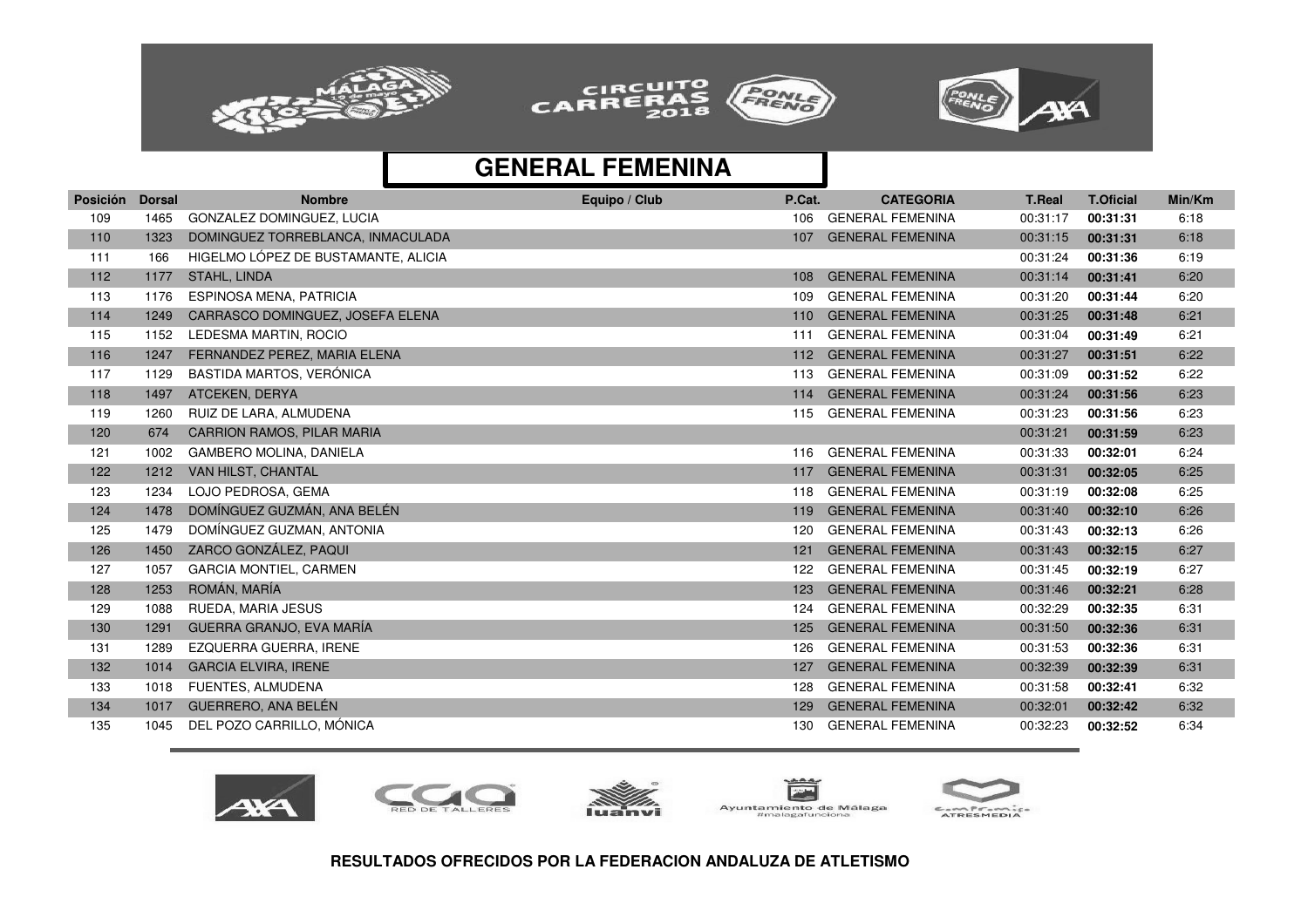![](_page_12_Picture_0.jpeg)

![](_page_12_Picture_1.jpeg)

![](_page_12_Picture_2.jpeg)

| <b>Posición</b> | <b>Dorsal</b> | <b>Nombre</b>                     | Equipo / Club | P.Cat.           | <b>CATEGORIA</b>        | <b>T.Real</b> | <b>T.Oficial</b> | Min/Km |
|-----------------|---------------|-----------------------------------|---------------|------------------|-------------------------|---------------|------------------|--------|
| 136             | 1121          | ANGUI LUCAS, ANTONIA              |               | 131              | <b>GENERAL FEMENINA</b> | 00:32:39      | 00:33:11         | 6:38   |
| 137             | 1083          | CAMPOS MORALES, MARIA AUXILIADORA |               | 132              | <b>GENERAL FEMENINA</b> | 00:32:43      | 00:33:15         | 6:39   |
| 138             | 1103          | FLORES NAVARRETE, MARIA DE LAS    |               | 133              | <b>GENERAL FEMENINA</b> | 00:32:46      | 00:33:16         | 6:39   |
| 139             | 1451          | FERNÁNDEZ GODOY, CRISTINA         |               | 134              | <b>GENERAL FEMENINA</b> | 00:33:00      | 00:33:16         | 6:39   |
| 140             | 1081          | <b>BRAVO ARENAS, INES</b>         |               | 135              | <b>GENERAL FEMENINA</b> | 00:32:51      | 00:33:23         | 6:40   |
| 141             | 1084          | <b>RUIZ CAMPOS, CRISTINA</b>      |               | 136              | <b>GENERAL FEMENINA</b> | 00:32:53      | 00:33:25         | 6:41   |
| 142             | 1030          | ALONSO MONREAL, VIRGINIA          |               | 137              | <b>GENERAL FEMENINA</b> | 00:33:07      | 00:33:28         | 6:41   |
| 143             | 1182          | MORALES GONZALEZ, LAURA           |               | 138              | <b>GENERAL FEMENINA</b> | 00:33:27      | 00:33:43         | 6:44   |
| 144             | 1181          | GONZALEZ DOMINGUEZ, OLGA          |               | 139              | <b>GENERAL FEMENINA</b> | 00:33:27      | 00:33:43         | 6:44   |
| 145             | 1482          | <b>BONET, CARMEN</b>              |               | 140              | <b>GENERAL FEMENINA</b> | 00:33:46      | 00:33:48         | 6:45   |
| 146             | 1049          | ANDREU NARVAEZ, DESIRE            |               | 141              | <b>GENERAL FEMENINA</b> | 00:33:24      | 00:33:52         | 6:46   |
| 147             | 1050          | NARVAEZ LOPEZ, JOSEFA             |               | 142              | <b>GENERAL FEMENINA</b> | 00:33:26      | 00:33:53         | 6:46   |
| 148             | 1119          | SANCHEZ GUERRERO, LAURA           |               | 143              | <b>GENERAL FEMENINA</b> | 00:33:55      | 00:33:55         | 6:47   |
| 149             | 1308          | VAZQUEZ MARTIN, CANDELA           |               | 144              | <b>GENERAL FEMENINA</b> | 00:33:33      | 00:34:01         | 6:48   |
| 150             | 1433          | ROMERO CAMARERO, MARIA DEL CARMEN |               | 145              | <b>GENERAL FEMENINA</b> | 00:33:16      | 00:34:06         | 6:49   |
| 151             | 1333          | COTTA BATISTA, SOFÍA              |               | 146              | <b>GENERAL FEMENINA</b> | 00:33:21      | 00:34:08         | 6:49   |
| 152             | 1486          | <b>CUENCA TERNERO, CARMEN</b>     |               | 147              | <b>GENERAL FEMENINA</b> | 00:34:18      | 00:34:30         | 6:54   |
| 153             | 1198          | PALOMINO LLAMAS, CAROLINA         |               | 148              | <b>GENERAL FEMENINA</b> | 00:34:11      | 00:34:43         | 6:56   |
| 154             | 1330          | CALVO, CARMEN                     |               | 149              | <b>GENERAL FEMENINA</b> | 00:34:31      | 00:34:45         | 6:57   |
| 155             | 1165          | RAMBLA FORTES, Mª DOLORES         |               | 150 <sub>1</sub> | <b>GENERAL FEMENINA</b> | 00:34:29      | 00:34:48         | 6:57   |
| 156             | 1138          | ISEQUILLA ALARCÓN, ESTELA         |               | 151              | <b>GENERAL FEMENINA</b> | 00:34:30      | 00:34:48         | 6:57   |
| 157             | 1155          | HIDALGO BILARDI, ELIANA ROCIO     |               | 152              | <b>GENERAL FEMENINA</b> | 00:34:27      | 00:34:50         | 6:58   |
| 158             | 1383          | MELLADO MARQUEZ, NADIA            |               | 153              | <b>GENERAL FEMENINA</b> | 00:34:36      | 00:34:52         | 6:58   |
| 159             | 1204          | VÁZQUEZ LUQUE, YOLANDA            |               | 154              | <b>GENERAL FEMENINA</b> | 00:34:20      | 00:34:53         | 6:58   |
| 160             | 1238          | LUCENA RUEDA, BELÉN               |               | 155              | <b>GENERAL FEMENINA</b> | 00:34:30      | 00:34:58         | 6:59   |
| 161             | 1139          | <b>RUIZ SERRANO, ISABEL</b>       |               | 156              | <b>GENERAL FEMENINA</b> | 00:34:28      | 00:35:00         | 7:00   |
| 162             | 1391          | MORILLAS ROSELL, HELENA           |               | 157              | <b>GENERAL FEMENINA</b> | 00:34:25      | 00:35:03         | 7:00   |

![](_page_12_Picture_5.jpeg)

![](_page_12_Picture_6.jpeg)

![](_page_12_Picture_7.jpeg)

![](_page_12_Picture_8.jpeg)

![](_page_12_Picture_9.jpeg)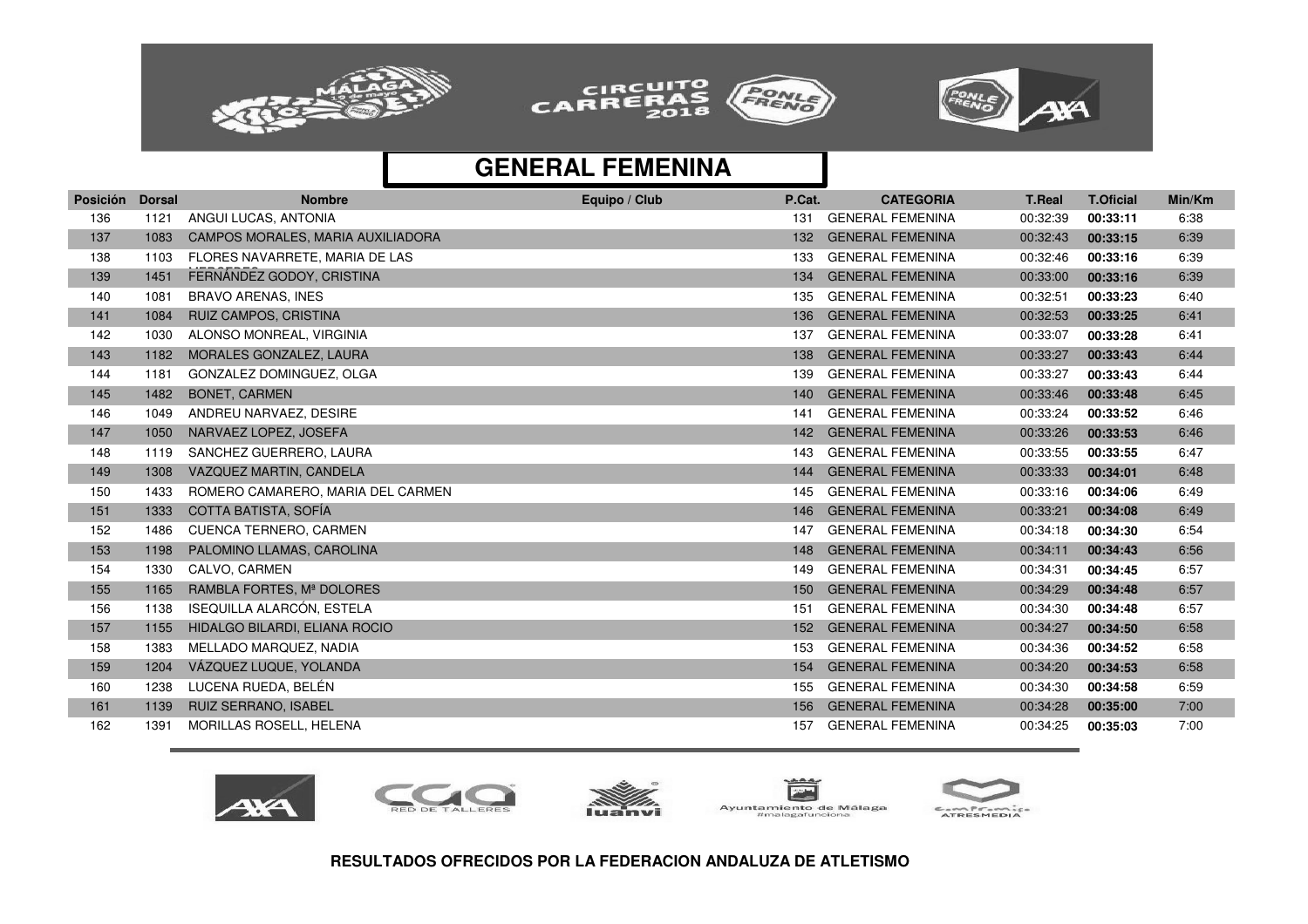![](_page_13_Picture_0.jpeg)

![](_page_13_Picture_1.jpeg)

![](_page_13_Picture_2.jpeg)

| Posición | <b>Dorsal</b> | <b>Nombre</b>                 | Equipo / Club | P.Cat. | <b>CATEGORIA</b>        | <b>T.Real</b> | <b>T.Oficial</b> | Min/Km |
|----------|---------------|-------------------------------|---------------|--------|-------------------------|---------------|------------------|--------|
| 163      | 1444          | GÓMEZ DOMINGUEZ, MARIA JOSE   |               | 158    | <b>GENERAL FEMENINA</b> | 00:34:18      | 00:35:09         | 7:01   |
| 164      | 1073          | VERA TORREBLANCA, MÓNICA      |               | 159    | <b>GENERAL FEMENINA</b> | 00:34:39      | 00:35:17         | 7:03   |
| 165      | 1448          | DOMINGUEZ BENITEZ, MARÍA      |               | 160    | <b>GENERAL FEMENINA</b> | 00:34:28      | 00:35:18         | 7:03   |
| 166      | 1118          | SANCHEZ GUERRERO, ANGELICA    |               | 161    | <b>GENERAL FEMENINA</b> | 00:34:39      | 00:35:21         | 7:04   |
| 167      | 1064          | MARTÍN GUERRERO, MARIA        |               | 162    | <b>GENERAL FEMENINA</b> | 00:34:56      | 00:35:24         | 7:04   |
| 168      | 1440          | LUCENA BONILLA, GERTRUDIS     |               | 163    | <b>GENERAL FEMENINA</b> | 00:35:09      | 00:35:25         | 7:05   |
| 169      | 1063          | GUERRERO PALOMINO, MARIA JOSE |               | 164    | <b>GENERAL FEMENINA</b> | 00:34:57      | 00:35:25         | 7:05   |
| 170      | 1191          | VALLEJO ECHEVERRÍA, MARTA     |               | 165    | <b>GENERAL FEMENINA</b> | 00:35:25      | 00:35:54         | 7:10   |
| 171      | 564           | <b>ROMAN ROMAN, SUSANA</b>    |               |        |                         | 00:35:42      | 00:36:03         | 7:12   |
| 172      | 519           | MORILLO SÁNCHEZ, ANA BELÉN    |               |        |                         | 00:36:03      | 00:36:03         | 7:12   |
| 173      | 1170          | SEPÚLVEDA LUCENA, BELÉN       |               | 166    | <b>GENERAL FEMENINA</b> | 00:35:39      | 00:36:13         | 7:14   |
| 174      | 1299          | MOLINA GARCIA, GABRIELA       |               | 167    | <b>GENERAL FEMENINA</b> | 00:35:33      | 00:36:13         | 7:14   |
| 175      | 1499          | RODRIGUEZ GONZALEZ, MIRIAN    |               | 168    | <b>GENERAL FEMENINA</b> | 00:35:40      | 00:36:16         | 7:15   |
| 176      | 1168          | SUBIRES SANTANA, LAURA        |               | 169    | <b>GENERAL FEMENINA</b> | 00:35:48      | 00:36:22         | 7:16   |
| 177      | 1307          | MARTIN GONZALEZ, ARANTXA      |               | 170    | <b>GENERAL FEMENINA</b> | 00:36:07      | 00:36:35         | 7:19   |
| 178      | 1071          | GARCÍA OLMO, ÁNGELES          |               | 171    | <b>GENERAL FEMENINA</b> | 00:36:33      | 00:36:47         | 7:21   |
| 179      | 1114          | MACÍAS GARCÍA, PAULA          |               | 172    | <b>GENERAL FEMENINA</b> | 00:36:35      | 00:36:49         | 7:21   |
| 180      | 1113          | <b>GARCÍA OLMO, CECILIA</b>   |               | 173    | <b>GENERAL FEMENINA</b> | 00:36:36      | 00:36:49         | 7:21   |
| 181      | 1326          | CRUZ, MARÍA DE LOS ÁNGELES    |               | 174    | <b>GENERAL FEMENINA</b> | 00:36:09      | 00:36:58         | 7:23   |
| 182      | 336           | COBO MARTÍNEZ, Mª INMACULADA  |               |        |                         | 00:37:18      | 00:37:20         | 7:28   |
| 183      | 1341          | CONTRERAS HERCE, MARÍA        |               | 175    | <b>GENERAL FEMENINA</b> | 00:37:28      | 00:38:02         | 7:36   |
| 184      | 1074          | DIAZ MARTÍNEZ, PATRICIA       |               | 176    | <b>GENERAL FEMENINA</b> | 00:37:37      | 00:38:13         | 7:38   |
| 185      | 1430          | LOPEZ NUÑEZ, ANA              |               | 177    | <b>GENERAL FEMENINA</b> | 00:38:28      | 00:38:43         | 7:44   |
| 186      | 1072          | GARCÍA CALDERÓN, ROSALIA      |               | 178    | <b>GENERAL FEMENINA</b> | 00:38:29      | 00:38:43         | 7:44   |
| 187      | 1235          | SÁNCHEZ GARRIDO, FRANCISCA    |               | 179    | <b>GENERAL FEMENINA</b> | 00:38:36      | 00:39:05         | 7:49   |
| 188      | 1203          | MORENO MÁRQUEZ, ANA MARIA     |               | 180    | <b>GENERAL FEMENINA</b> | 00:38:45      | 00:39:11         | 7:50   |
| 189      | 1015          | ELVIRA SANCHEZ, ANGELES       |               | 181    | <b>GENERAL FEMENINA</b> | 00:38:39      | 00:39:12         | 7:50   |

![](_page_13_Picture_5.jpeg)

![](_page_13_Picture_6.jpeg)

![](_page_13_Picture_7.jpeg)

![](_page_13_Picture_8.jpeg)

![](_page_13_Picture_9.jpeg)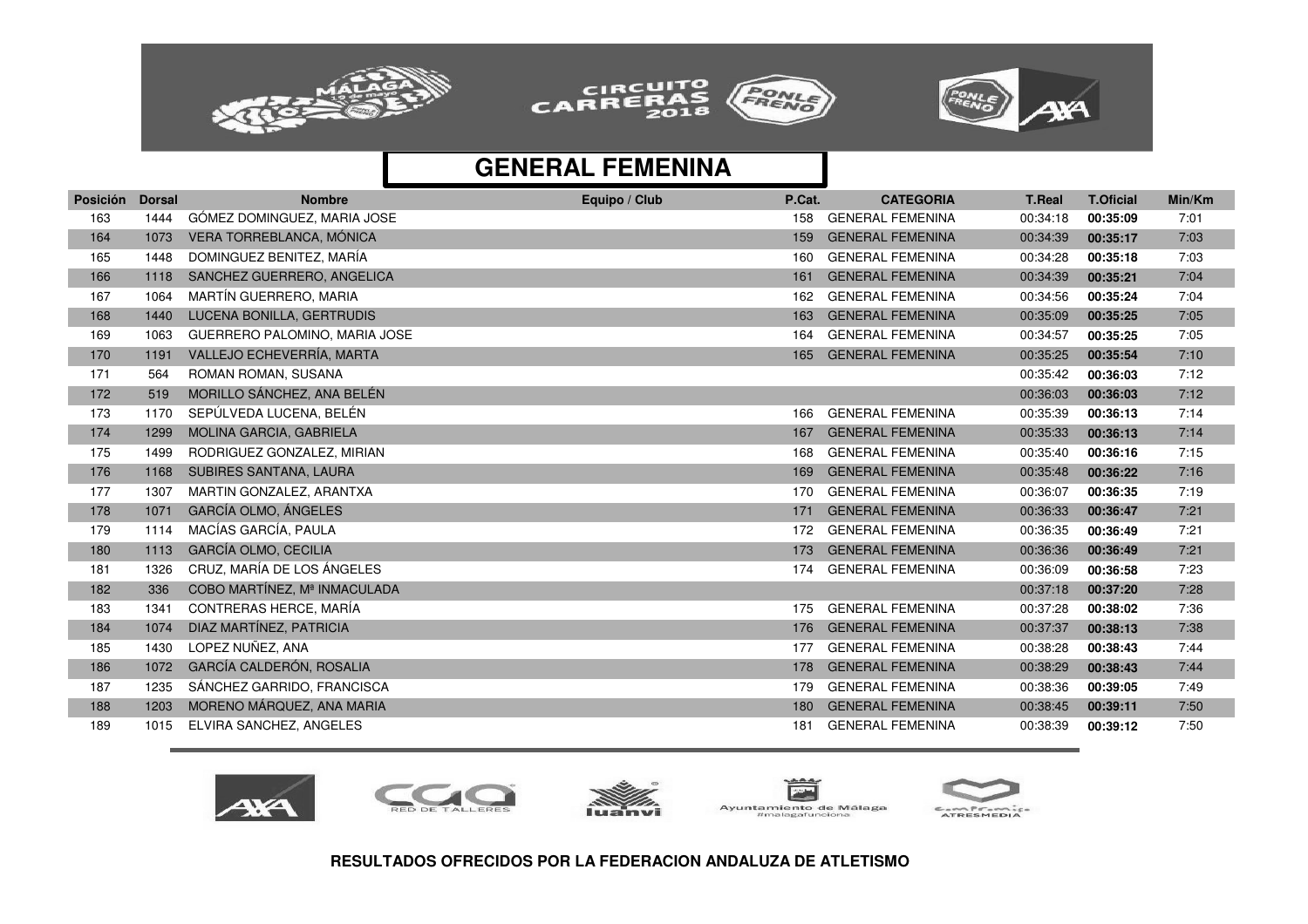![](_page_14_Picture_0.jpeg)

![](_page_14_Picture_1.jpeg)

![](_page_14_Picture_2.jpeg)

| GONZALEZ GARCIA, ROCIO<br><b>GENERAL FEMENINA</b><br>7:53<br>190<br>1286<br>00:38:50<br>182<br>00:39:26<br><b>CABALIN ROBLES, LUISA MARIA</b><br><b>GENERAL FEMENINA</b><br>7:54<br>191<br>1193<br>183<br>00:39:12<br>00:39:34<br>VAZQUEZ GARCÍA, MARIA<br><b>GENERAL FEMENINA</b><br>7:56<br>192<br>1283<br>00:39:18<br>184<br>00:39:44<br>VAZQUEZ GARCIA, INES<br><b>GENERAL FEMENINA</b><br>7:57<br>193<br>00:39:21<br>1284<br>185<br>00:39:49<br>ORTEGA RUIZ, MARIA BELEN<br><b>GENERAL FEMENINA</b><br>1248<br>00:39:26<br>7:58<br>194<br>186<br>00:39:51<br>MIGUEL DONAIRE, MARIA JESUS<br><b>GENERAL FEMENINA</b><br>00:39:31<br>7:58<br>195<br>1250<br>187<br>00:39:54<br>196<br>1480<br>GOMEZ FERNANDEZ, MARIA ASCENSION<br><b>GENERAL FEMENINA</b><br>00:39:53<br>8:03<br>00:40:18<br>188<br>OROZCO, ISA<br><b>GENERAL FEMENINA</b><br>8:06<br>197<br>1223<br>00:40:11<br>189<br>00:40:30<br>CABELLO LUCENA, MARIA CRISTINA<br><b>GENERAL FEMENINA</b><br>198<br>1438<br>00:40:59<br>00:41:15<br>8:15<br>190<br><b>MARTINEZ RECIO, VICTORIA</b><br><b>GENERAL FEMENINA</b><br>1023<br>8:18<br>199<br>191<br>00:40:45<br>00:41:31<br><b>GENERAL FEMENINA</b><br>200<br>MANRIQUE PAVON, HERMINIA VICTORIA<br>00:41:07<br>8:18<br>1304<br>192<br>00:41:34<br>RUEDA SERÓN, LOURDES JESÚS<br><b>GENERAL FEMENINA</b><br>201<br>1475<br>00:41:35<br>8:19<br>193<br>00:41:35<br><b>GARRIDO LLANOS, INMACULADA</b><br><b>GENERAL FEMENINA</b><br>202<br>1310<br>00:41:03<br>00:41:38<br>8:19<br>194<br><b>BRAVO CARMONA, MARIA</b><br><b>GENERAL FEMENINA</b><br>203<br>1363<br>00:41:12<br>8:20<br>195<br>00:41:40<br>204<br><b>VERGARA LINDES, RAQUEL</b><br><b>GENERAL FEMENINA</b><br>00:41:13<br>8:22<br>1123<br>00:41:51<br>196<br>RINCÓN MEJÍA, ALEJANDRA<br><b>GENERAL FEMENINA</b><br>8:22<br>205<br>1407<br>00:41:04<br>197<br>00:41:53<br><b>GENERAL FEMENINA</b><br>206<br>1120<br>ANGUI LUCAS, ISABEL<br>00:41:23<br>8:23<br>198<br>00:41:55<br>LINDE AGUAYO, CARMEN<br><b>GENERAL FEMENINA</b><br>00:41:22<br>8:23<br>207<br>1122<br>199<br>00:41:58<br>208<br>1097<br>MARFIL GALLARDO, TAMARA<br><b>GENERAL FEMENINA</b><br>00:42:41<br>8:41<br>200<br>00:43:29<br><b>CUESTA MORENO, ANA MARIA</b><br><b>GENERAL FEMENINA</b><br>8:43<br>209<br>1270<br>00:43:28<br>00:43:35<br>201<br>ALARCÓN RODRÍGUEZ, VERÓNICA<br><b>GENERAL FEMENINA</b><br>210<br>1137<br>202<br>00:43:28<br>8:46<br>00:43:51<br>REAL, GEMA<br>211<br><b>GENERAL FEMENINA</b><br>00:43:28<br>00:43:51<br>8:46<br>1331<br>203<br>212<br>1373<br>RUIZ CAPA, MARIA TERESA<br><b>GENERAL FEMENINA</b><br>00:43:55<br>8:47<br>204<br>00:43:55<br>LÓPEZ SALGUERO, CARMEN ROSA<br><b>GENERAL FEMENINA</b><br>8:47<br>213<br>1392<br>00:43:26<br>00:43:55<br>205<br>214<br>ROSAS GARCIA, INMACULADA<br><b>GENERAL FEMENINA</b><br>00:43:25<br>8:47<br>1051<br>206<br>00:43:57 | <b>Posición</b> | <b>Dorsal</b> | <b>Nombre</b>     | Equipo / Club | P.Cat. | <b>CATEGORIA</b>        | <b>T.Real</b> | <b>T.Oficial</b> | Min/Km |
|--------------------------------------------------------------------------------------------------------------------------------------------------------------------------------------------------------------------------------------------------------------------------------------------------------------------------------------------------------------------------------------------------------------------------------------------------------------------------------------------------------------------------------------------------------------------------------------------------------------------------------------------------------------------------------------------------------------------------------------------------------------------------------------------------------------------------------------------------------------------------------------------------------------------------------------------------------------------------------------------------------------------------------------------------------------------------------------------------------------------------------------------------------------------------------------------------------------------------------------------------------------------------------------------------------------------------------------------------------------------------------------------------------------------------------------------------------------------------------------------------------------------------------------------------------------------------------------------------------------------------------------------------------------------------------------------------------------------------------------------------------------------------------------------------------------------------------------------------------------------------------------------------------------------------------------------------------------------------------------------------------------------------------------------------------------------------------------------------------------------------------------------------------------------------------------------------------------------------------------------------------------------------------------------------------------------------------------------------------------------------------------------------------------------------------------------------------------------------------------------------------------------------------------------------------------------------------------------------------------------------------------------------------------------------------------------------------------------------------------------------------------------------------------------------------------------------------------------------------------|-----------------|---------------|-------------------|---------------|--------|-------------------------|---------------|------------------|--------|
|                                                                                                                                                                                                                                                                                                                                                                                                                                                                                                                                                                                                                                                                                                                                                                                                                                                                                                                                                                                                                                                                                                                                                                                                                                                                                                                                                                                                                                                                                                                                                                                                                                                                                                                                                                                                                                                                                                                                                                                                                                                                                                                                                                                                                                                                                                                                                                                                                                                                                                                                                                                                                                                                                                                                                                                                                                                              |                 |               |                   |               |        |                         |               |                  |        |
|                                                                                                                                                                                                                                                                                                                                                                                                                                                                                                                                                                                                                                                                                                                                                                                                                                                                                                                                                                                                                                                                                                                                                                                                                                                                                                                                                                                                                                                                                                                                                                                                                                                                                                                                                                                                                                                                                                                                                                                                                                                                                                                                                                                                                                                                                                                                                                                                                                                                                                                                                                                                                                                                                                                                                                                                                                                              |                 |               |                   |               |        |                         |               |                  |        |
|                                                                                                                                                                                                                                                                                                                                                                                                                                                                                                                                                                                                                                                                                                                                                                                                                                                                                                                                                                                                                                                                                                                                                                                                                                                                                                                                                                                                                                                                                                                                                                                                                                                                                                                                                                                                                                                                                                                                                                                                                                                                                                                                                                                                                                                                                                                                                                                                                                                                                                                                                                                                                                                                                                                                                                                                                                                              |                 |               |                   |               |        |                         |               |                  |        |
|                                                                                                                                                                                                                                                                                                                                                                                                                                                                                                                                                                                                                                                                                                                                                                                                                                                                                                                                                                                                                                                                                                                                                                                                                                                                                                                                                                                                                                                                                                                                                                                                                                                                                                                                                                                                                                                                                                                                                                                                                                                                                                                                                                                                                                                                                                                                                                                                                                                                                                                                                                                                                                                                                                                                                                                                                                                              |                 |               |                   |               |        |                         |               |                  |        |
|                                                                                                                                                                                                                                                                                                                                                                                                                                                                                                                                                                                                                                                                                                                                                                                                                                                                                                                                                                                                                                                                                                                                                                                                                                                                                                                                                                                                                                                                                                                                                                                                                                                                                                                                                                                                                                                                                                                                                                                                                                                                                                                                                                                                                                                                                                                                                                                                                                                                                                                                                                                                                                                                                                                                                                                                                                                              |                 |               |                   |               |        |                         |               |                  |        |
|                                                                                                                                                                                                                                                                                                                                                                                                                                                                                                                                                                                                                                                                                                                                                                                                                                                                                                                                                                                                                                                                                                                                                                                                                                                                                                                                                                                                                                                                                                                                                                                                                                                                                                                                                                                                                                                                                                                                                                                                                                                                                                                                                                                                                                                                                                                                                                                                                                                                                                                                                                                                                                                                                                                                                                                                                                                              |                 |               |                   |               |        |                         |               |                  |        |
|                                                                                                                                                                                                                                                                                                                                                                                                                                                                                                                                                                                                                                                                                                                                                                                                                                                                                                                                                                                                                                                                                                                                                                                                                                                                                                                                                                                                                                                                                                                                                                                                                                                                                                                                                                                                                                                                                                                                                                                                                                                                                                                                                                                                                                                                                                                                                                                                                                                                                                                                                                                                                                                                                                                                                                                                                                                              |                 |               |                   |               |        |                         |               |                  |        |
|                                                                                                                                                                                                                                                                                                                                                                                                                                                                                                                                                                                                                                                                                                                                                                                                                                                                                                                                                                                                                                                                                                                                                                                                                                                                                                                                                                                                                                                                                                                                                                                                                                                                                                                                                                                                                                                                                                                                                                                                                                                                                                                                                                                                                                                                                                                                                                                                                                                                                                                                                                                                                                                                                                                                                                                                                                                              |                 |               |                   |               |        |                         |               |                  |        |
|                                                                                                                                                                                                                                                                                                                                                                                                                                                                                                                                                                                                                                                                                                                                                                                                                                                                                                                                                                                                                                                                                                                                                                                                                                                                                                                                                                                                                                                                                                                                                                                                                                                                                                                                                                                                                                                                                                                                                                                                                                                                                                                                                                                                                                                                                                                                                                                                                                                                                                                                                                                                                                                                                                                                                                                                                                                              |                 |               |                   |               |        |                         |               |                  |        |
|                                                                                                                                                                                                                                                                                                                                                                                                                                                                                                                                                                                                                                                                                                                                                                                                                                                                                                                                                                                                                                                                                                                                                                                                                                                                                                                                                                                                                                                                                                                                                                                                                                                                                                                                                                                                                                                                                                                                                                                                                                                                                                                                                                                                                                                                                                                                                                                                                                                                                                                                                                                                                                                                                                                                                                                                                                                              |                 |               |                   |               |        |                         |               |                  |        |
|                                                                                                                                                                                                                                                                                                                                                                                                                                                                                                                                                                                                                                                                                                                                                                                                                                                                                                                                                                                                                                                                                                                                                                                                                                                                                                                                                                                                                                                                                                                                                                                                                                                                                                                                                                                                                                                                                                                                                                                                                                                                                                                                                                                                                                                                                                                                                                                                                                                                                                                                                                                                                                                                                                                                                                                                                                                              |                 |               |                   |               |        |                         |               |                  |        |
|                                                                                                                                                                                                                                                                                                                                                                                                                                                                                                                                                                                                                                                                                                                                                                                                                                                                                                                                                                                                                                                                                                                                                                                                                                                                                                                                                                                                                                                                                                                                                                                                                                                                                                                                                                                                                                                                                                                                                                                                                                                                                                                                                                                                                                                                                                                                                                                                                                                                                                                                                                                                                                                                                                                                                                                                                                                              |                 |               |                   |               |        |                         |               |                  |        |
|                                                                                                                                                                                                                                                                                                                                                                                                                                                                                                                                                                                                                                                                                                                                                                                                                                                                                                                                                                                                                                                                                                                                                                                                                                                                                                                                                                                                                                                                                                                                                                                                                                                                                                                                                                                                                                                                                                                                                                                                                                                                                                                                                                                                                                                                                                                                                                                                                                                                                                                                                                                                                                                                                                                                                                                                                                                              |                 |               |                   |               |        |                         |               |                  |        |
|                                                                                                                                                                                                                                                                                                                                                                                                                                                                                                                                                                                                                                                                                                                                                                                                                                                                                                                                                                                                                                                                                                                                                                                                                                                                                                                                                                                                                                                                                                                                                                                                                                                                                                                                                                                                                                                                                                                                                                                                                                                                                                                                                                                                                                                                                                                                                                                                                                                                                                                                                                                                                                                                                                                                                                                                                                                              |                 |               |                   |               |        |                         |               |                  |        |
|                                                                                                                                                                                                                                                                                                                                                                                                                                                                                                                                                                                                                                                                                                                                                                                                                                                                                                                                                                                                                                                                                                                                                                                                                                                                                                                                                                                                                                                                                                                                                                                                                                                                                                                                                                                                                                                                                                                                                                                                                                                                                                                                                                                                                                                                                                                                                                                                                                                                                                                                                                                                                                                                                                                                                                                                                                                              |                 |               |                   |               |        |                         |               |                  |        |
|                                                                                                                                                                                                                                                                                                                                                                                                                                                                                                                                                                                                                                                                                                                                                                                                                                                                                                                                                                                                                                                                                                                                                                                                                                                                                                                                                                                                                                                                                                                                                                                                                                                                                                                                                                                                                                                                                                                                                                                                                                                                                                                                                                                                                                                                                                                                                                                                                                                                                                                                                                                                                                                                                                                                                                                                                                                              |                 |               |                   |               |        |                         |               |                  |        |
|                                                                                                                                                                                                                                                                                                                                                                                                                                                                                                                                                                                                                                                                                                                                                                                                                                                                                                                                                                                                                                                                                                                                                                                                                                                                                                                                                                                                                                                                                                                                                                                                                                                                                                                                                                                                                                                                                                                                                                                                                                                                                                                                                                                                                                                                                                                                                                                                                                                                                                                                                                                                                                                                                                                                                                                                                                                              |                 |               |                   |               |        |                         |               |                  |        |
|                                                                                                                                                                                                                                                                                                                                                                                                                                                                                                                                                                                                                                                                                                                                                                                                                                                                                                                                                                                                                                                                                                                                                                                                                                                                                                                                                                                                                                                                                                                                                                                                                                                                                                                                                                                                                                                                                                                                                                                                                                                                                                                                                                                                                                                                                                                                                                                                                                                                                                                                                                                                                                                                                                                                                                                                                                                              |                 |               |                   |               |        |                         |               |                  |        |
|                                                                                                                                                                                                                                                                                                                                                                                                                                                                                                                                                                                                                                                                                                                                                                                                                                                                                                                                                                                                                                                                                                                                                                                                                                                                                                                                                                                                                                                                                                                                                                                                                                                                                                                                                                                                                                                                                                                                                                                                                                                                                                                                                                                                                                                                                                                                                                                                                                                                                                                                                                                                                                                                                                                                                                                                                                                              |                 |               |                   |               |        |                         |               |                  |        |
|                                                                                                                                                                                                                                                                                                                                                                                                                                                                                                                                                                                                                                                                                                                                                                                                                                                                                                                                                                                                                                                                                                                                                                                                                                                                                                                                                                                                                                                                                                                                                                                                                                                                                                                                                                                                                                                                                                                                                                                                                                                                                                                                                                                                                                                                                                                                                                                                                                                                                                                                                                                                                                                                                                                                                                                                                                                              |                 |               |                   |               |        |                         |               |                  |        |
|                                                                                                                                                                                                                                                                                                                                                                                                                                                                                                                                                                                                                                                                                                                                                                                                                                                                                                                                                                                                                                                                                                                                                                                                                                                                                                                                                                                                                                                                                                                                                                                                                                                                                                                                                                                                                                                                                                                                                                                                                                                                                                                                                                                                                                                                                                                                                                                                                                                                                                                                                                                                                                                                                                                                                                                                                                                              |                 |               |                   |               |        |                         |               |                  |        |
|                                                                                                                                                                                                                                                                                                                                                                                                                                                                                                                                                                                                                                                                                                                                                                                                                                                                                                                                                                                                                                                                                                                                                                                                                                                                                                                                                                                                                                                                                                                                                                                                                                                                                                                                                                                                                                                                                                                                                                                                                                                                                                                                                                                                                                                                                                                                                                                                                                                                                                                                                                                                                                                                                                                                                                                                                                                              |                 |               |                   |               |        |                         |               |                  |        |
|                                                                                                                                                                                                                                                                                                                                                                                                                                                                                                                                                                                                                                                                                                                                                                                                                                                                                                                                                                                                                                                                                                                                                                                                                                                                                                                                                                                                                                                                                                                                                                                                                                                                                                                                                                                                                                                                                                                                                                                                                                                                                                                                                                                                                                                                                                                                                                                                                                                                                                                                                                                                                                                                                                                                                                                                                                                              |                 |               |                   |               |        |                         |               |                  |        |
|                                                                                                                                                                                                                                                                                                                                                                                                                                                                                                                                                                                                                                                                                                                                                                                                                                                                                                                                                                                                                                                                                                                                                                                                                                                                                                                                                                                                                                                                                                                                                                                                                                                                                                                                                                                                                                                                                                                                                                                                                                                                                                                                                                                                                                                                                                                                                                                                                                                                                                                                                                                                                                                                                                                                                                                                                                                              |                 |               |                   |               |        |                         |               |                  |        |
|                                                                                                                                                                                                                                                                                                                                                                                                                                                                                                                                                                                                                                                                                                                                                                                                                                                                                                                                                                                                                                                                                                                                                                                                                                                                                                                                                                                                                                                                                                                                                                                                                                                                                                                                                                                                                                                                                                                                                                                                                                                                                                                                                                                                                                                                                                                                                                                                                                                                                                                                                                                                                                                                                                                                                                                                                                                              |                 |               |                   |               |        |                         |               |                  |        |
|                                                                                                                                                                                                                                                                                                                                                                                                                                                                                                                                                                                                                                                                                                                                                                                                                                                                                                                                                                                                                                                                                                                                                                                                                                                                                                                                                                                                                                                                                                                                                                                                                                                                                                                                                                                                                                                                                                                                                                                                                                                                                                                                                                                                                                                                                                                                                                                                                                                                                                                                                                                                                                                                                                                                                                                                                                                              | 215             | 1348          | PALMA MORENO, ANA |               | 207    | <b>GENERAL FEMENINA</b> | 00:44:10      | 00:44:23         | 8:52   |
| MANTILLA DE LOS RÍOS VERGARA,<br><b>GENERAL FEMENINA</b><br>216<br>1218<br>208<br>00:43:55<br>8:52<br>00:44:23<br>. 1.1.1.1.1.1.1                                                                                                                                                                                                                                                                                                                                                                                                                                                                                                                                                                                                                                                                                                                                                                                                                                                                                                                                                                                                                                                                                                                                                                                                                                                                                                                                                                                                                                                                                                                                                                                                                                                                                                                                                                                                                                                                                                                                                                                                                                                                                                                                                                                                                                                                                                                                                                                                                                                                                                                                                                                                                                                                                                                            |                 |               |                   |               |        |                         |               |                  |        |

![](_page_14_Picture_5.jpeg)

![](_page_14_Picture_6.jpeg)

![](_page_14_Picture_7.jpeg)

![](_page_14_Picture_8.jpeg)

![](_page_14_Picture_9.jpeg)